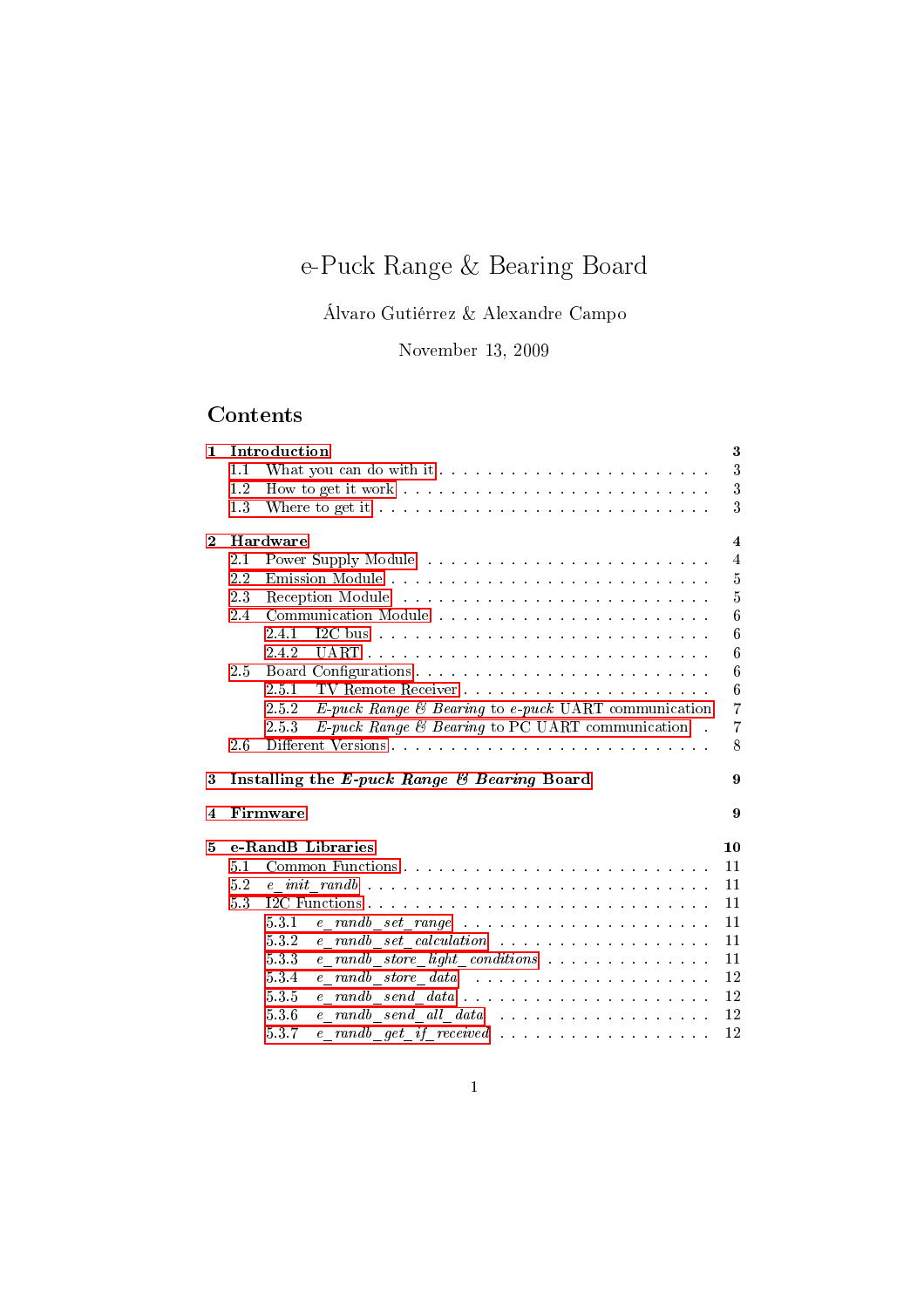|   |         | 538       | e randb get data                                                                                                                       | 12 |
|---|---------|-----------|----------------------------------------------------------------------------------------------------------------------------------------|----|
|   |         | 5.3.9     |                                                                                                                                        | 13 |
|   |         | 5.3.10    |                                                                                                                                        | 13 |
|   |         | 5.3.11    |                                                                                                                                        | 13 |
|   | 5.4     |           |                                                                                                                                        | 13 |
|   |         | 5.4.1     | e randb set uart communication                                                                                                         | 13 |
|   |         | 5.42      |                                                                                                                                        | 13 |
|   |         | 5.43      |                                                                                                                                        | 14 |
|   |         | 5.4.4     | e randb uart store light conditions                                                                                                    | 14 |
|   |         | $5\;4\;5$ | e randb uart store data                                                                                                                | 14 |
|   |         | 5.4.6     | $e$ randb uart send data                                                                                                               | 14 |
|   |         | 5.4.7     | e randb uart send all data                                                                                                             | 15 |
|   |         | 5.4.8     | e randb get data uart                                                                                                                  | 15 |
|   |         | 5.4.9     |                                                                                                                                        | 15 |
| 6 |         |           | e-Puck Examples                                                                                                                        | 15 |
|   | 6.1     |           |                                                                                                                                        | 16 |
|   |         | 6.1.1     |                                                                                                                                        | 16 |
|   |         | 6.1.2     |                                                                                                                                        | 17 |
|   |         | 6.1.3     | Testing<br>the contract of the contract of the contract of the contract of the contract of the contract of the contract of             | 18 |
|   | 6.2     |           |                                                                                                                                        | 19 |
|   |         | 6.2.1     |                                                                                                                                        | 19 |
|   |         | 6.2.2     |                                                                                                                                        | 20 |
|   |         | 6.2.3     | Testing<br>the contract of the contract of the contract of the contract of the contract of the contract of the contract of             | 22 |
|   | 6.3     |           | UART Emission/Reception Through All Sensors                                                                                            | 22 |
|   |         | 631       |                                                                                                                                        | 22 |
|   |         | 6.3.2     | <b>Testing</b><br>.<br>The contract of the contract of the contract of the contract of the contract of the contract of the contract of | 24 |
|   | 6.4     |           |                                                                                                                                        | 24 |
|   |         | 6.4.1     |                                                                                                                                        | 24 |
|   |         | 6.4.2     | I2C Frame Rate Receiver                                                                                                                | 26 |
|   |         | 6.43      | Testing<br>والمتعاط والمتعارف والمتعاونة والمتعارف والمتعارف والمتعارف والمتعارف والمتعارف والمتعارف والمتعارف                         | 29 |
|   | 6.5     |           |                                                                                                                                        | 29 |
|   |         | 6.5.1     | UART Frame Rate Receiver                                                                                                               | 29 |
|   |         | 6.5.2     | Testing                                                                                                                                | 31 |
| 7 |         |           | <b>Problems Reported</b>                                                                                                               | 31 |
|   | 7.1     |           |                                                                                                                                        | 31 |
|   | 7.2     |           | e-jumper vs. UART Communication                                                                                                        | 31 |
| 8 | Contact |           |                                                                                                                                        | 32 |
|   |         |           |                                                                                                                                        |    |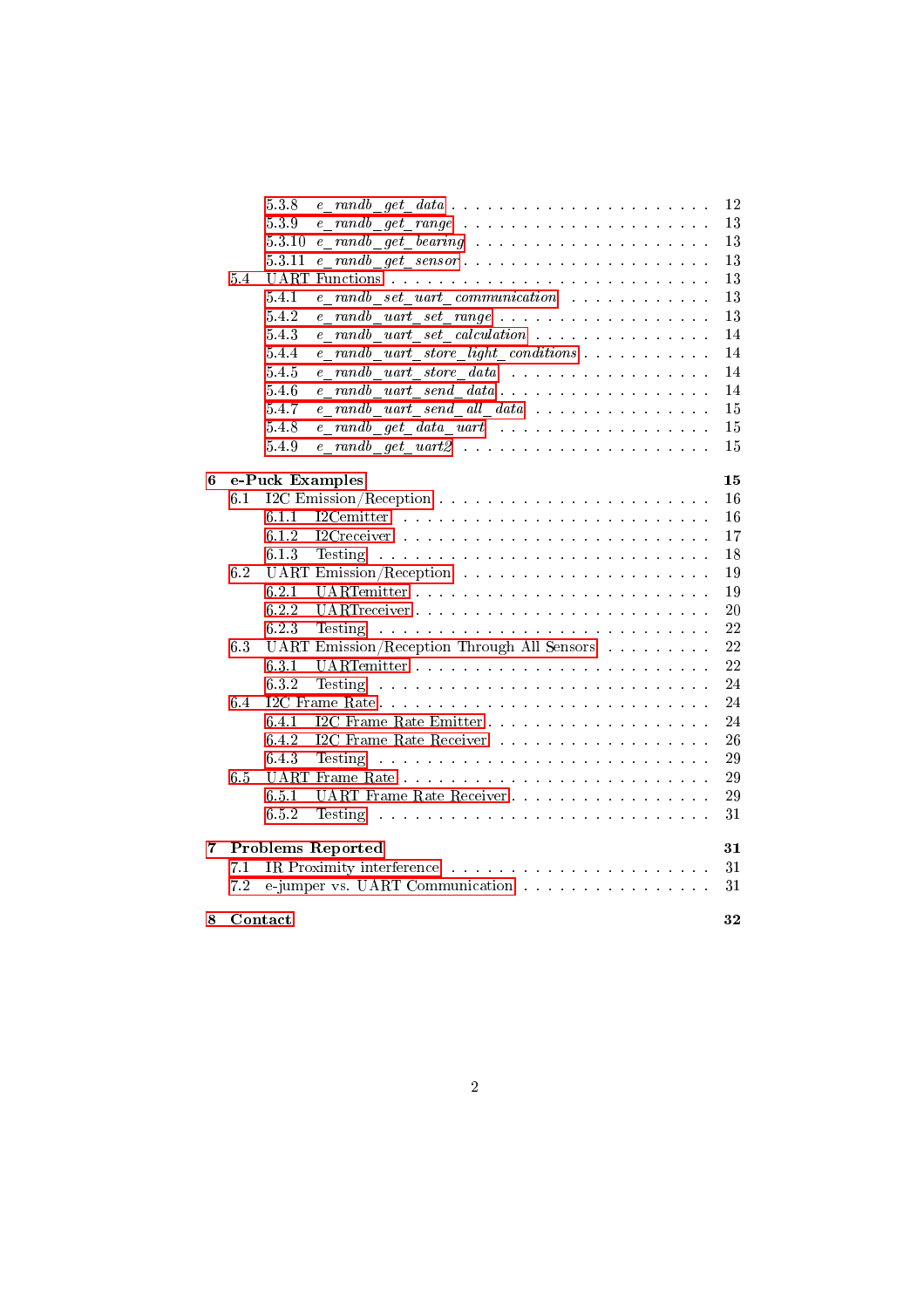## 1 Introduction

<span id="page-2-0"></span>We have designed and built a new open hardware/software board that lets miniaturized robots communicate and at the same time obtain the range and bearing of the source of emission. The open E-puck Range  $\mathcal C$  Bearing board improves an existing infrared relative localization/communication software library  $(libIrcom)^{1}$  developed for the e-puck robot<sup>2</sup> and based on its on-board infrared sensors. The board allows the robots to have an embodied, decentralized and scalable communication system.

#### 1.1 [Wh](#page-2-4)at you can do with it

<span id="page-2-1"></span>With the E-puck Range  $\mathcal B$  Bearing board you are able to have local communication between robots. It is based on infrared communication, so a direct vision is needed between two robots communicating. The board offers many different features. For example, a emitting robot transmit a 16 bits data frame. The robots which receive the frame extract the 16 bits data and calculates the distance (range) and orientation (bearing) to the emitter robot. Moreover, the board allows you to modify the range of transmission from  $0\,\mathrm{cm}$  to  $80\,\mathrm{cm}^{-3}$ . Therefore, you can tune the communication range according to your experiment needs. Finally, because of the existence of many different extension modules for the  $e$ -puck robot, we have implemented two different communication buses (I2C) and UART), with which you are able to communicate the board and the rob[ot.](#page-2-5)

## 1.2 How to get it work

<span id="page-2-2"></span>Getting the E-puck Range  $\mathcal B$  Bearing board working is very simple. You need to plug the E-puck Range & Bearing board on the robot. You can do it either on the main robot board or any other extension board which has the two main black connectors on the top. Once you have done it, you are ready to work with the E-puck Range  $\mathcal B$  Bearing board. We suggest you to take a look at Section 6 were you will find some test examples.

#### 1.3 Where to get it

<span id="page-2-3"></span>Actually, RBZ Robot Design is the company who is selling the E-puck Ran[ge](#page-14-3)  $\mathscr B$  Bearing board. However, you are able to build the E-puck Range  $\mathscr B$  Bearing board by yourself. Go to the official  $e$ -puck website where you will find all the information about it.

 $^{1}\mathrm{http://www.e-puck.org/index.php?option=com\_content\&task=view\&id=62\&It\emph{emid}=89}$  $^{1}\mathrm{http://www.e-puck.org/index.php?option=com\_content\&task=view\&id=62\&It\emph{emid}=89}$  $^{1}\mathrm{http://www.e-puck.org/index.php?option=com\_content\&task=view\&id=62\&It\emph{emid}=89}$ 2http://www.e-puck.org

<span id="page-2-5"></span><span id="page-2-4"></span><sup>3</sup>These values depend on the light conditions.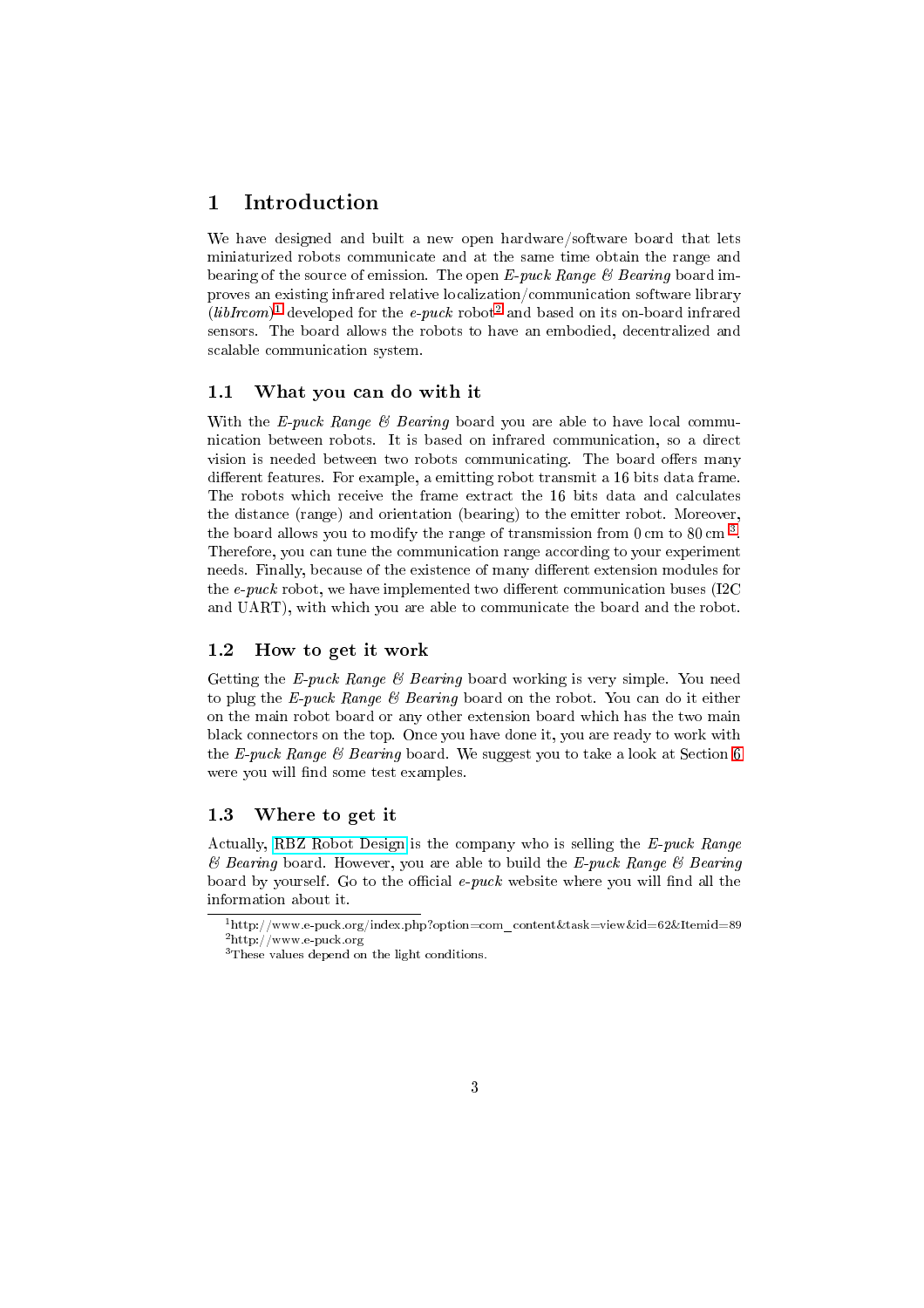## 2 Hardware

<span id="page-3-0"></span>The designed E-puck Range  $\mathcal B$  Bearing board (see Figure 1) is controlled by its own processor. Each board includes 12 sets of IR emission/reception modules. Each of these modules is equipped with one infrared emitting diode, one infrared modulated receiver and one infrared photodiode<sup>4</sup> : The modules, as shown in Figure 2, are nearly uniformly distributed on the perimet[er o](#page-3-2)f the board; so, the distance between them is approximately 30◦ .



Figure 1: (a) Top and (b) bottom view of the E-puck Range  $\mathcal B$  Bearing board.

<span id="page-3-2"></span>

Figure 2: (a) Emitters and (b) receivers distribution around the perimeter of the board.

For the correct understanding of the localization and communication system and its replication or modification possibilities, the forthcoming subsections detail the different hardware modules implemented in the board.

## 2.1 Power Supply Module

The board can be powered from  $2.5 V$  to  $6 V$ . Once the board is switched on, three isolated power lines are created: one for the digital system, one for the

<span id="page-3-1"></span><sup>4</sup>For an exhaustive description of the board see http://www.rbz.es/randb/.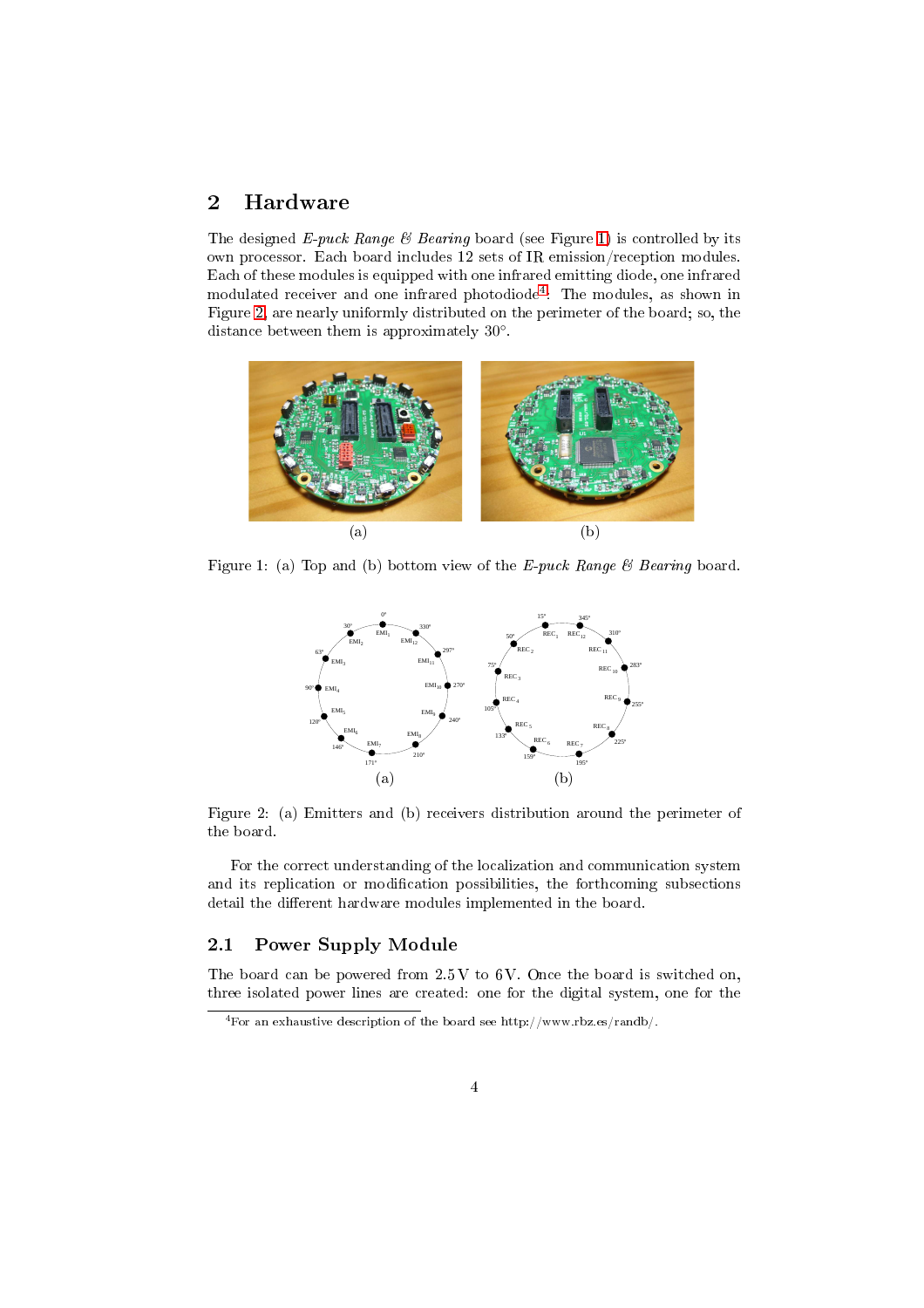analog and the last one for the emission module. The three power lines are obtained from two different supplies.

The first power supply is in charge of the emission module. This supply is based on a low dropout linear regulator which allows a voltage variation between 0.8 V and 3.46 V. This power variation lets the board modify its emission range. The regulator is connected to a digital SPI potentiometer which varies the load of the ADJ pin modifying the output of the source. Thanks to this digital variable resistor the emission range and power consumption can be software controlled.

The second power supply is in charge of the rest of the electronics including the microcontroller. Analog and digital lines, both of 3.3 V, are separated and short circuited just in one point to reduce noise.

The power consumption of the board depends on the settings of the emission power supply.

#### 2.2 Emission Module

The emission module is composed of 12 different emitters. Each sensor set is composed of a narrow beam infrared led and logic gates to create the modulation.

<span id="page-4-0"></span>Communication is based on frequency modulation with data at 10 KHz over a carrier of 455 KHz (see Figure 3 for more details).



Figure 3: Emission module diagram.

The modification of the  $V_{emis}$  power supply changes the current that passes through the emitter modifying the emission range. For a minimum value of 0.8 V, a 0 cm range is achieved while the maximum range is approximately 80 cm for  $V_{emis}$  =3.46 V.

#### 2.3 Reception Module

<span id="page-4-1"></span>The reception module is divided in two different submodules. A first submodule is in charge of the data reception while the second one takes care of detecting the intensity of the signal. The division in two submodules allows the board to receive data independently of the signal intensity. In the first module, the board is able to work as a simple communication system, where the data are demodulated and received without the extraction of the emitters location. The second submodule measures the intensity of infrared signals during the reception of a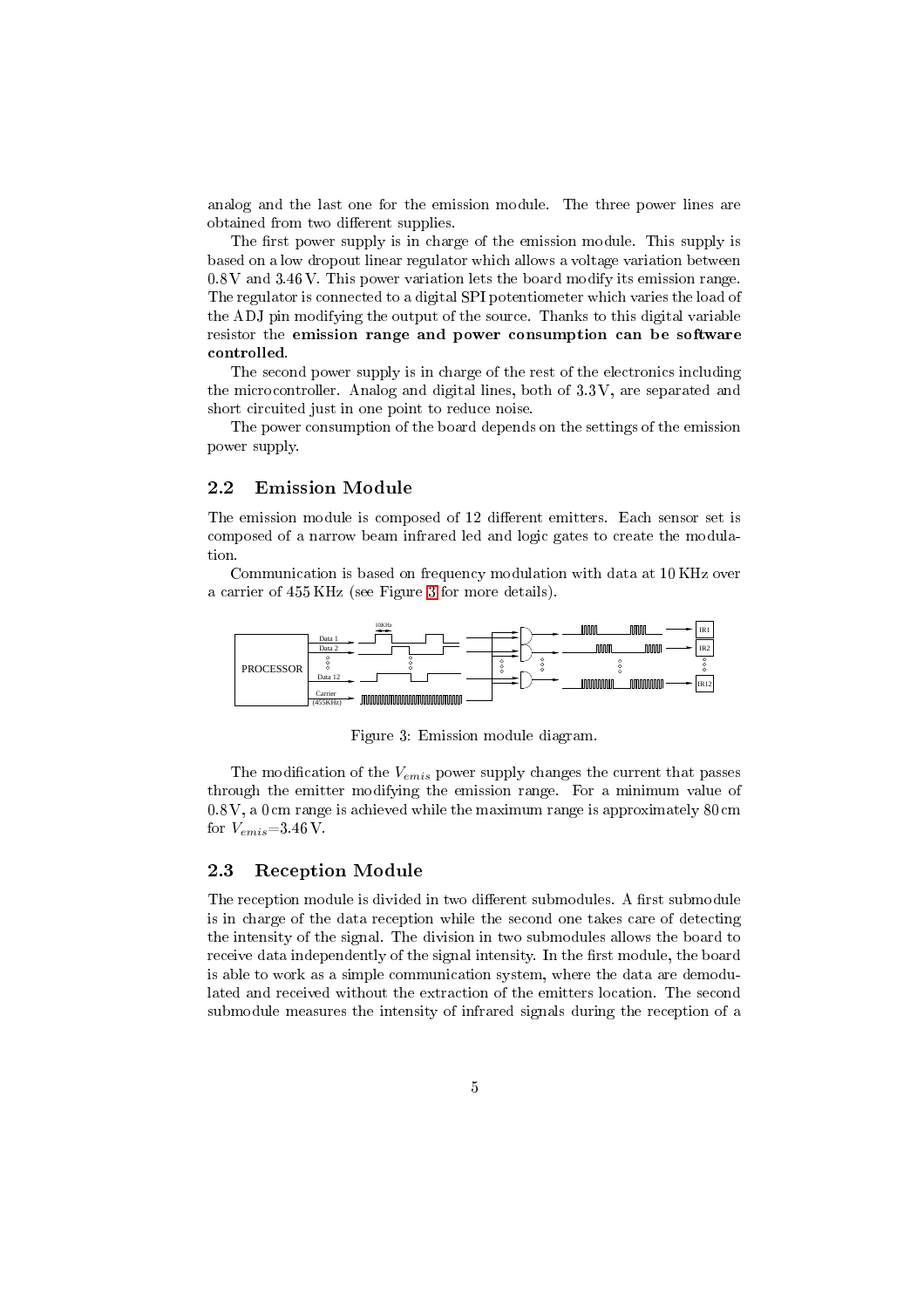frame. To ensure a proper measure of the signal intensity, intensity and demodulating sensors must have the same orientation and are therefore positioned on top of each other.

The data reception submodule is based on a miniaturized infrared receiver for remote control. The signals are received trough digital inputs in the microcontroller.

The signal intensity submodule is based on a PIN diode and two operational amplifiers. When the photodiode starts receiving infrared signals, the circuit starts charging. The outputs from the peak detector face 12 analog to digital converters in the microcontroller.

#### 2.4 Communication Module

<span id="page-5-0"></span>The communication module has been designed to be the slave of a main processor system. Two buses, I2C and RS232, have been incorporated for facilitating the use of the board. In both communication types, the master has the control of the emission range. The modification of the power supply output can be ordered at anytime and results in an immediate modification of the emission range.

#### 2.4.1 I2C bus

<span id="page-5-1"></span>In the I2C communication, the E-puck Range  $\mathcal B$  Bearing board acts as slave of the main processor system. The board takes care of the requests of transmission and is continuously checking for incoming frames. The main processor system polls continuously the board to check if any communication has been received.

#### 2.4.2 UART

<span id="page-5-2"></span>In the UART communication, interruptions are enabled in both directions. The master board is able to send orders of transmission or range modifications. Once a frame is demodulated by the communication board, it interrupts the master and transmits the demodulated data, the estimated angle and the distance to the emitter.

#### 2.5 Board Configurations

#### 2.5.1 TV Remote Receiver

<span id="page-5-4"></span><span id="page-5-3"></span>Because the E-puck Range  $\mathcal B$  Bearing was developed with the intention of removing the *e-jumper* board for those who do not want the speaker capabilities, we have replicated the IR TV Remote receiver (see Figure 4). This signal enters the robot main connectors and is attached to the same pin as the  $e$ -jumper board. Therefore, the receiver works in the same way and it supplants the one on the e-jumper board.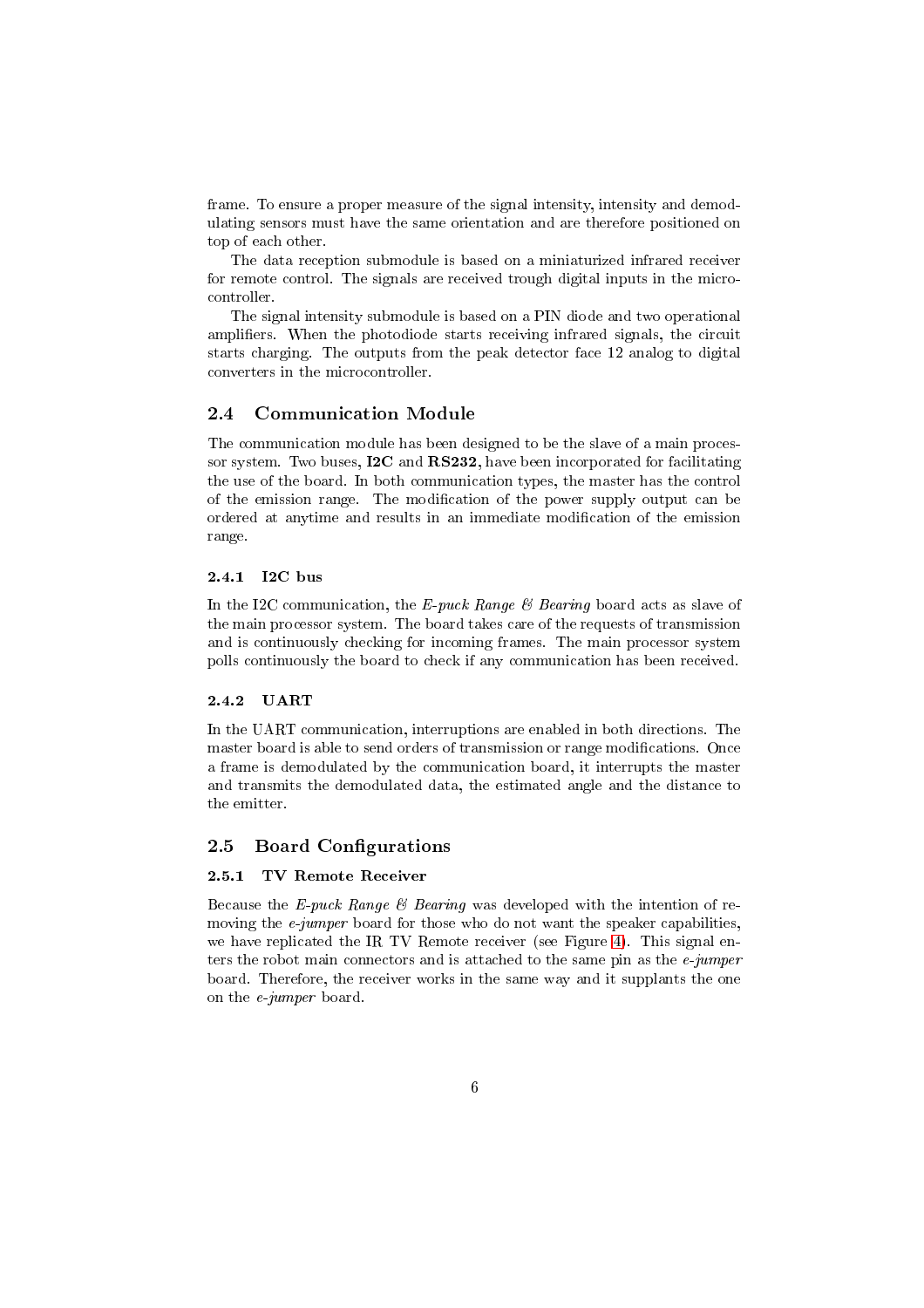

Figure 4: TV remote receiver.

#### 2.5.2 E-puck Range  $\mathcal B$  Bearing to e-puck UART communication

<span id="page-6-0"></span>As aforementioned, there is the possibility of communicate the  $E$ -puck Range  $\mathscr B$  Bearing with the e-puck through the UART. However, since other extension modules do also use the UART, there is a 4 positions microswitch which allows the connection/disconnection of the UART lines. In the S1 microswitch you should put PIN2 and PIN3 OFF if you want to disable this connection (see Figure 5). The connection is enabled by default.



Figure 5: E-puck Range & Bearing to e-puck UART communication switch configuration. (a) Communication enabled. (b) Communication disabled.

#### 2.5.3 E-puck Range & Bearing to PC UART communication

<span id="page-6-1"></span>We have also enable a communication with a computer. In the same way the robot is able to communicate with a PC, the board is able to do it too. However, there are some restrictions. Because of the lack of space on the board, we had used the MAX232 already provided on the robot. Therefore, we are not able to communicate a computer with both the robot and the board at the very same time. By default, the communication with the board is enabled, disabling the one with the robot. If you want to disable this option, you should put PIN1 and PIN4 of the S1 microswitch to OFF (see Figure 6). The communication is enabled by default. (The robot already has a bluetooth to communicate with a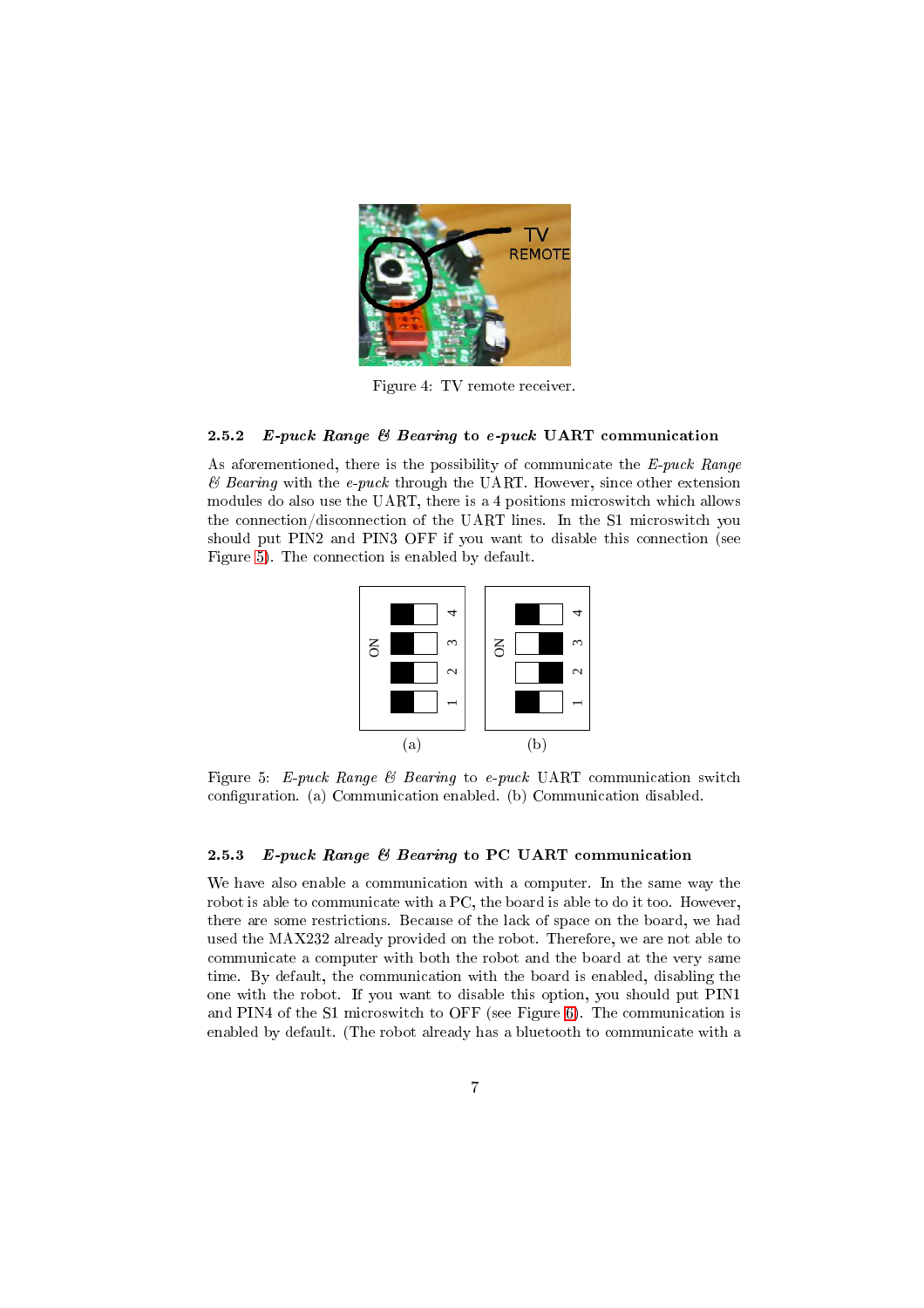PC). You are able to extract the signals from PIN1 (TX), PIN2 (RX) and PIN3 (GND), from the X5 4 pins micromatch red connector (see Figure 7).



Figure 6: E-puck Range & Bearing to PC UART communication switch configuration. (a) Communication enabled. (b) Communication disabled.



Figure 7: UART connector.

## 2.6 Different Versions

Actually there are 2 different versions of the board, version C and version D. They perform approximately the same, however there are some differences on the hardware.

- <span id="page-7-0"></span>• Version C:
	- IR Emitters have their nominal half intensity angle at  $\pm 20^{\circ}$  (They are small and gold emitters found in the top side of the board).
- Version D
	- IR Emitters have their nominal half intensity angle at  $\pm 60^{\circ}$  (They are the white emitters found in the top side of the board).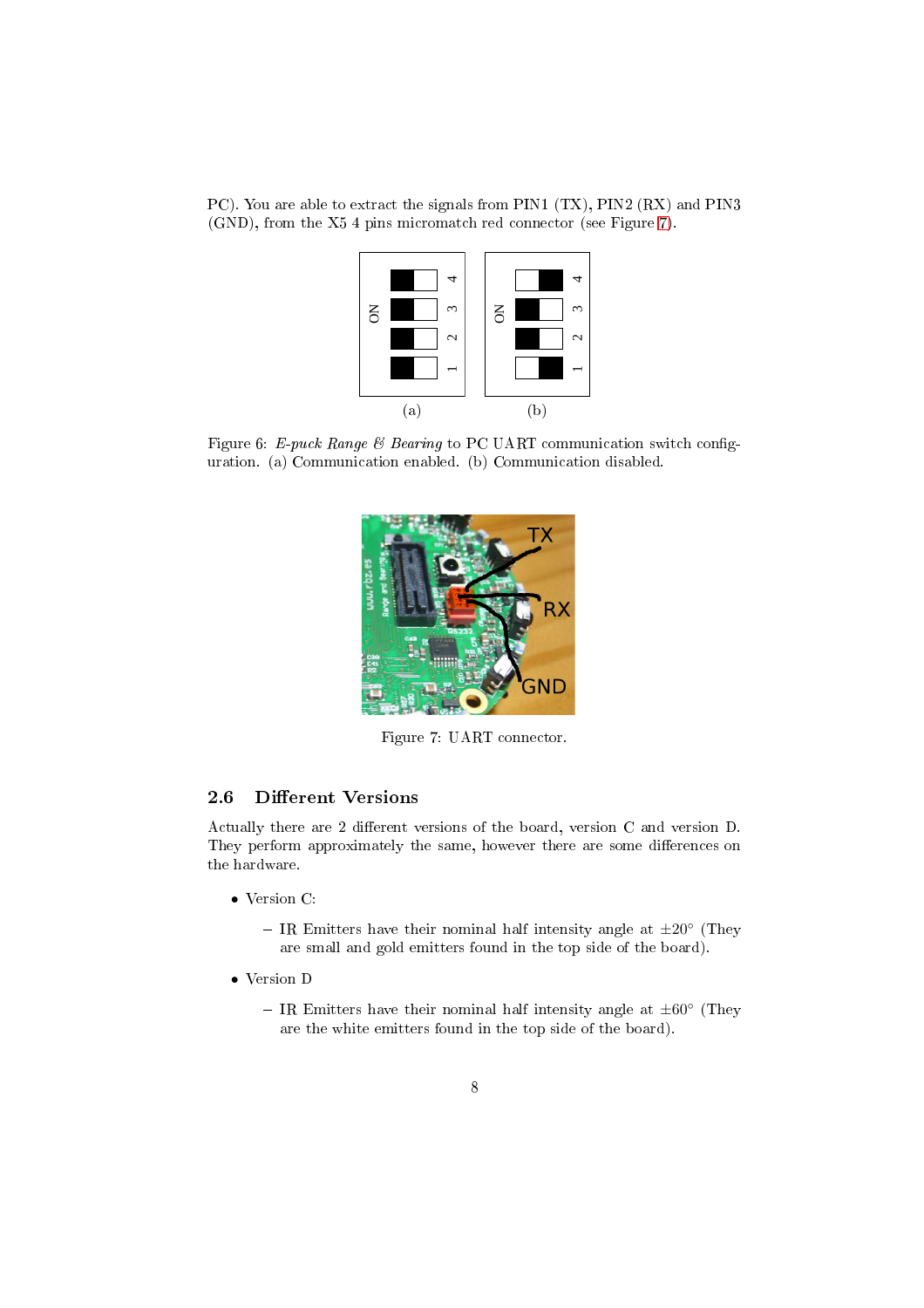- IR Peak Receivers have been split. Each peak receptor module is made up of 3 photodiodes which information is combined and extracted as one sole sensor. Therefore, there are 12 sets of 3 photodiodes.

## 3 Installing the E-puck Range & Bearing Board

<span id="page-8-0"></span>To install the E-puck Range  $\mathcal B$  Bearing board, you just need to unscrew the 3 screws which join the *e-jumper* board and the *e-puck*. After it, you must unplugged the *e-jumper* board and plug the  $E$ -puck Range  $\mathcal B$  Bearing instead. You can plug again the *e-jumper* board on the top of the E-puck Range  $\mathcal{C}$ Bearing board. However, take a look at Section 7 to see the incompatibilities between the two boards.

## 4 Firmware

<span id="page-8-1"></span>Once the board is initialized, a pulse-width modulation (PWM) timer is initialized with a period of  $1.09 \mu s$ . This timer creates the carrier of the emission module which will not be stopped until the board is powered down. A Manchester code is implemented to allow any data sent at a certain distance to be received with the same intensity by the receiver. The timer, which takes care of the modulated signal, interrupts each  $100 \mu s$ . The implementation of the Manchester code allows a maximum data rate of 5 kbps. Each interruption of this timer takes the buffered data and sends it to the hardware gates for its transmission. Data for transmission is stored in a buffer correctly structured according to the hardware pinout. Three different types of transmission can be asked to the communication board:

- All the sensors transmit the same data: One instruction is sent to the board, along with the data to transmit.
- Only some sensors transmit data: One instruction for each sensor must be sent to the board. Data and sensor number must also be provided to the board. After all the sensors have been loaded, a "send" instruction must be sent to the board.
- Different sensors transmit different data: One instruction for each sensor must be sent to the board. Data and sensor number must also be provided to the board. After all the sensors have been loaded, a "send" instruction must be sent to the board.

Once a transmission order is sent by the master to the board, the communication module is in charge of decomposing the data for the different sensors with a preamble (6 bits), the data (16 bits) and a CRC (4 bits). If the master needs to transmit a flow of data, the communication module buffers all the messages one after the other, in a transparent manner for the transmission timer.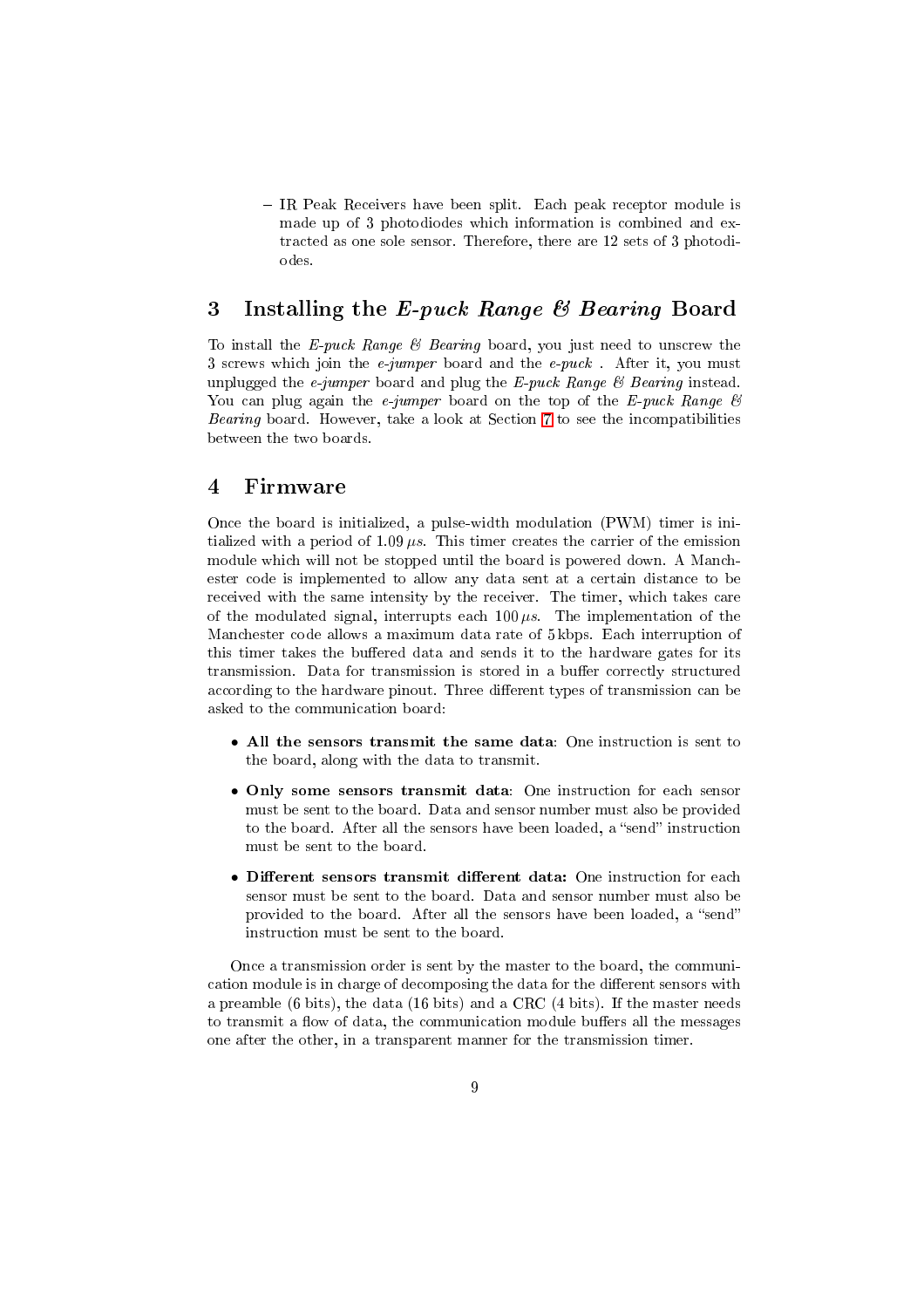The reception software is continuously checking if a message arrives. Once the preamble of a frame is detected by an infrared modulated receiver, the board continues receiving the data and CRC while it is charging a peak detector through an infrared photodiode. If the frame has correctly arrived (checked by the CRC), the peak detector level is read and stored in a buffer. As the aperture of the receiving sensor is wide, it is likely that several sensors receive the same data at the same time. The information given by the different peak detectors is used to calculate the orientation and distance to the emitter. These two values are then stored in a buffer to be sent to the master board. Figure 8 shows a block diagram of the emission and reception software modules.



Figure 8: Block diagram of the (a) software emission module and (b) software reception module.

Infrared noise comes mainly from light conditions in the environment. To deal with it, the board measures at the beginning the infrared signal in the environment. Once a frame is correctly received, the board subtracts the environment measure from the peak receptor and returns it as the frame signal intensity.

## 5 e-RandB Libraries

<span id="page-9-0"></span>In this section we describe the libraries created for the e-Puck to communicate with the E-puck Range  $\mathcal C$  Bearing board.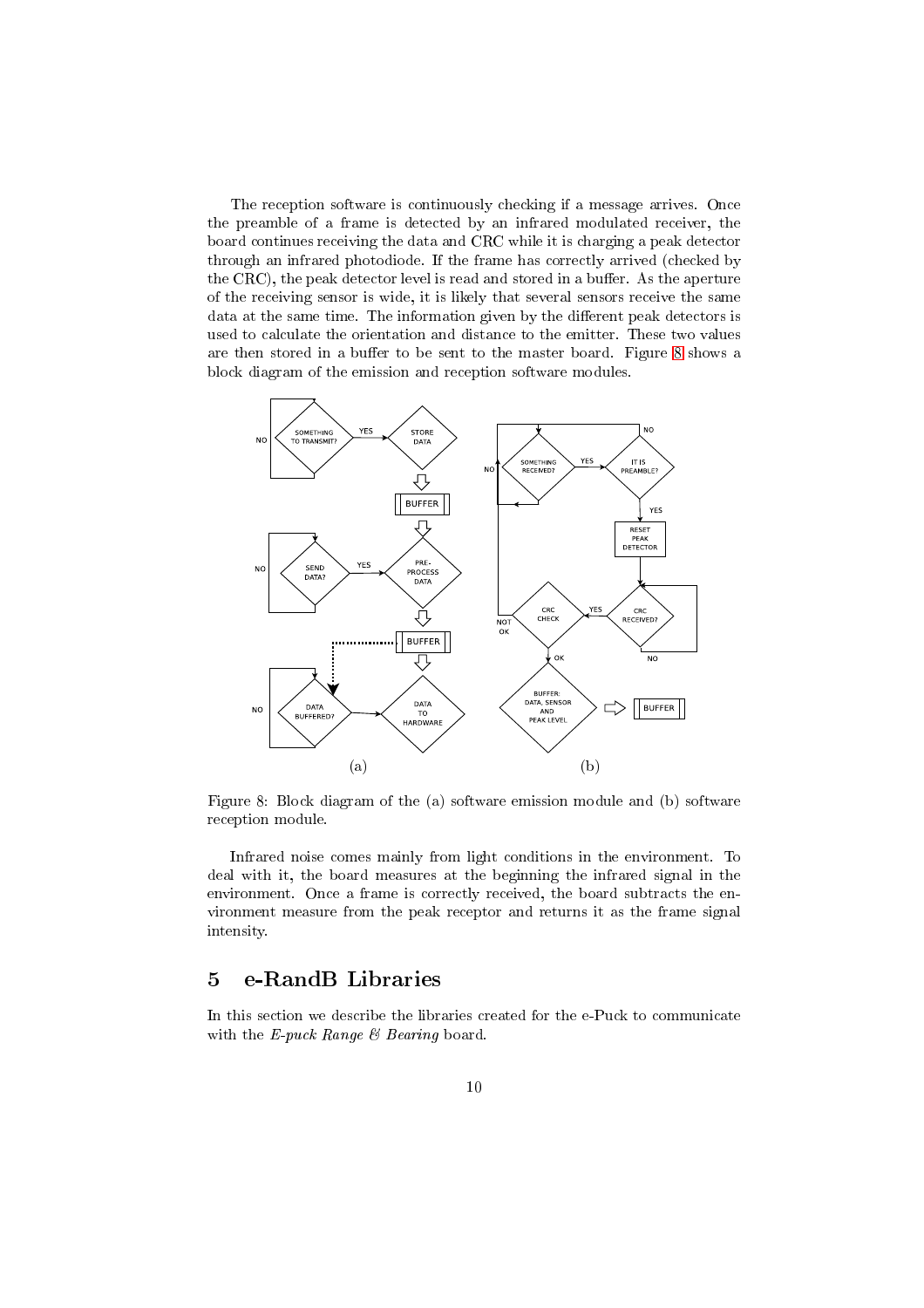Following the actual convention of the code we have placed the libraries in the  $src/Epft$  directory. In this directory we find the libraries in  $e\_randb.h$ and  $e\_randb.c.$  We clearly differentiate 3 parts inside the library: The functions related to the I2C, the functions related to the UART and the functions common to both. In what follows we describe all of them.

## <span id="page-10-0"></span>5.1 Common Functions

## <span id="page-10-1"></span>5.2 e\_init\_randb

|           | Description This function initializes the I2C or UART communica-  |
|-----------|-------------------------------------------------------------------|
|           | tions. It is mandatory to initialize the board before using       |
|           | it on the examples.                                               |
| Prototype | void e init randb (unsigned char mode)                            |
| Arguments | <i>unsigned char mode</i> : This defines if the board is communi- |
|           | cated through the I2C $(0)$ or the UART $(1)$ .                   |
| Returns   | void                                                              |

## <span id="page-10-2"></span>5.3 I2C Functions

## <span id="page-10-3"></span>5.3.1  $e\_randb\_set\_range$

| Description | Sets the range of transmission                                     |
|-------------|--------------------------------------------------------------------|
| Prototype   | void e randb set range (unsigned char distance)                    |
| Arguments   | <i>unsigned char distance</i> : Defines the distance of transmis-  |
|             | sion. $0 \rightarrow$ Full Range (1 m. aprox., depending on light  |
|             | conditions) $255 \rightarrow$ Shortest Range (0 cm aprox., depend- |
|             | ing on light conditions)                                           |
| Returns     | void                                                               |

## <span id="page-10-4"></span>5.3.2 e\_randb\_set\_calculation

|                | <b>Description</b> At some point we thought that the board could just take |
|----------------|----------------------------------------------------------------------------|
|                | data and leave the calculations for the robot. At the mo-                  |
|                | ment, it is better to allow the board to do the calculations.              |
| Prototype      | void e randb set calculation (unsigned char value)                         |
| Arguments      | <i>unsigned char value</i> : Defines if the calcs are made on the          |
|                | board $(0)$ or the robot $(1)$ .                                           |
| <b>Returns</b> | void                                                                       |

#### <span id="page-10-5"></span>5.3.3 e randb store light conditions

|           | <b>Description</b> Store light conditions to use them as offset for the calcula- |
|-----------|----------------------------------------------------------------------------------|
|           | tions of the range and bearing.                                                  |
| Prototype | void e randb store light conditions (void)                                       |
| Arguments | void                                                                             |
| Returns   | void                                                                             |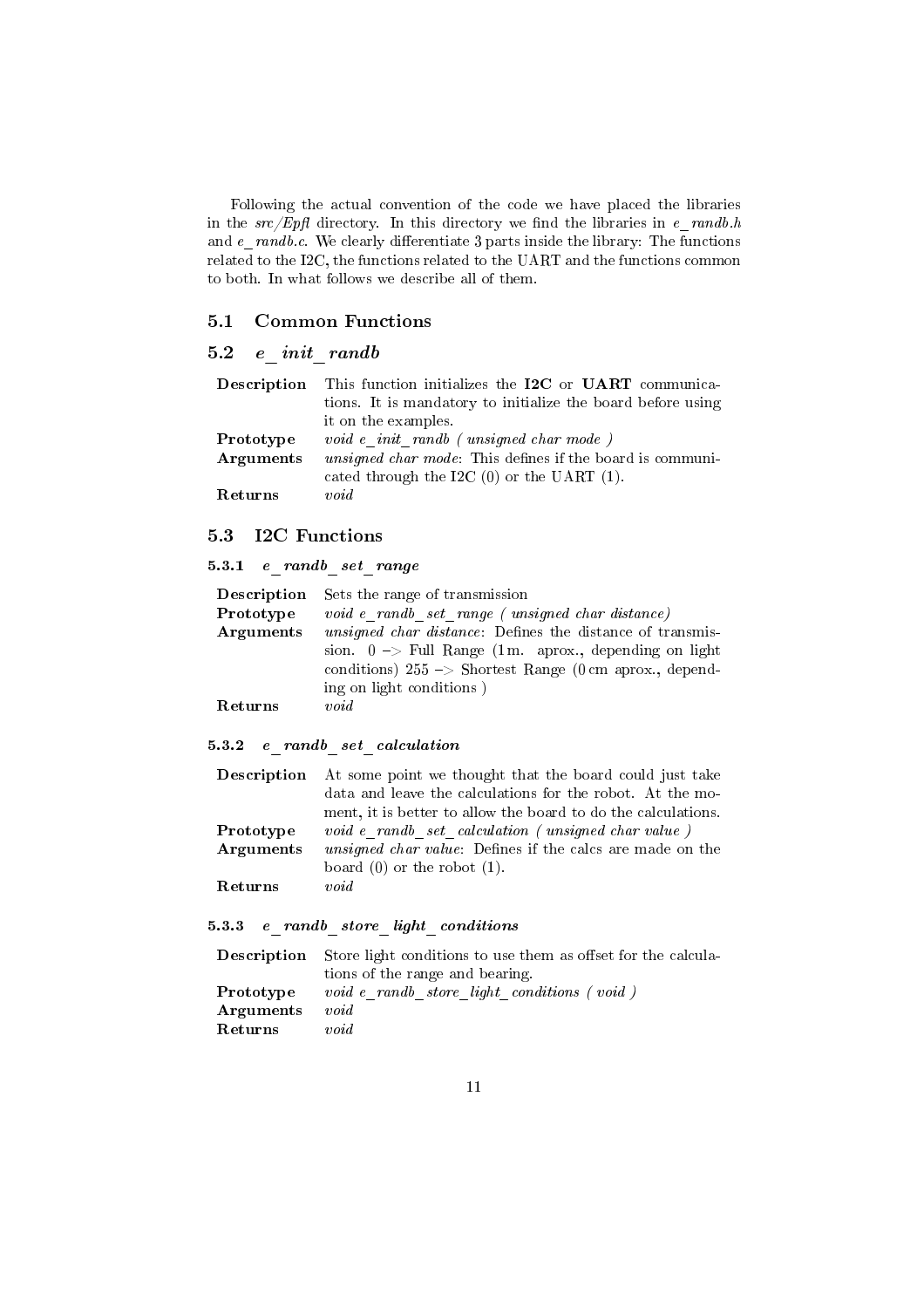## 5.3.4 e\_randb\_store\_data

| Description | Tells the board to store some data "data" to be sent later<br>by sensor "channel". We are able to store different data for<br>different sensors. |
|-------------|--------------------------------------------------------------------------------------------------------------------------------------------------|
| Prototype   | void e randb store data (unsigned char channel, un-<br>signed int data)                                                                          |
| Arguments   |                                                                                                                                                  |
|             | • <i>unsigned char channel</i> : The sensor which will send<br>the data.                                                                         |
|             | • <i>unsigned int data</i> : The data to be sent by the sensor.                                                                                  |

Returns void

## 5.3.5  $e\_randb\_send\_data$

|           | <b>Description</b> Tells the board to send all the data stored previously with |
|-----------|--------------------------------------------------------------------------------|
|           | e randb store data. Because different data could have                          |
|           | been stored for different sensors, all the different data can                  |
|           | be sent by different sensors at the very same time.                            |
| Prototype | void e randb send data (void)                                                  |
| Arguments | void                                                                           |
| Returns   | void                                                                           |
|           |                                                                                |

## <span id="page-11-0"></span> $5.3.6$  e  $randb$  send all data

| <b>Description</b> Tells the board to send the data "data" through all the |
|----------------------------------------------------------------------------|
| sensors                                                                    |
| void e randb send all data (unsinged int data)                             |
| <i>unsigned int data</i> : The data to be sent by all the sensors          |
| void                                                                       |
|                                                                            |

## 5.3.7 e\_randb\_get\_if\_received

|           | <b>Description</b> Checks if a frame has been received on the board.  |
|-----------|-----------------------------------------------------------------------|
| Prototype | unsigned char $e$ randb get if received (void)                        |
| Arguments | void                                                                  |
| Returns   | <i>unsigned char</i> : 0 if nothing received or 1 if a frame has been |
|           | received.                                                             |

## <span id="page-11-1"></span>5.3.8 e\_randb\_get\_data

|           | <b>Description</b> If a frame has been received returns data. |
|-----------|---------------------------------------------------------------|
| Prototype | unsigned int $e$ randb get data(void)                         |
| Arguments | void                                                          |
| Returns   | <i>unsigned int:</i> Data received                            |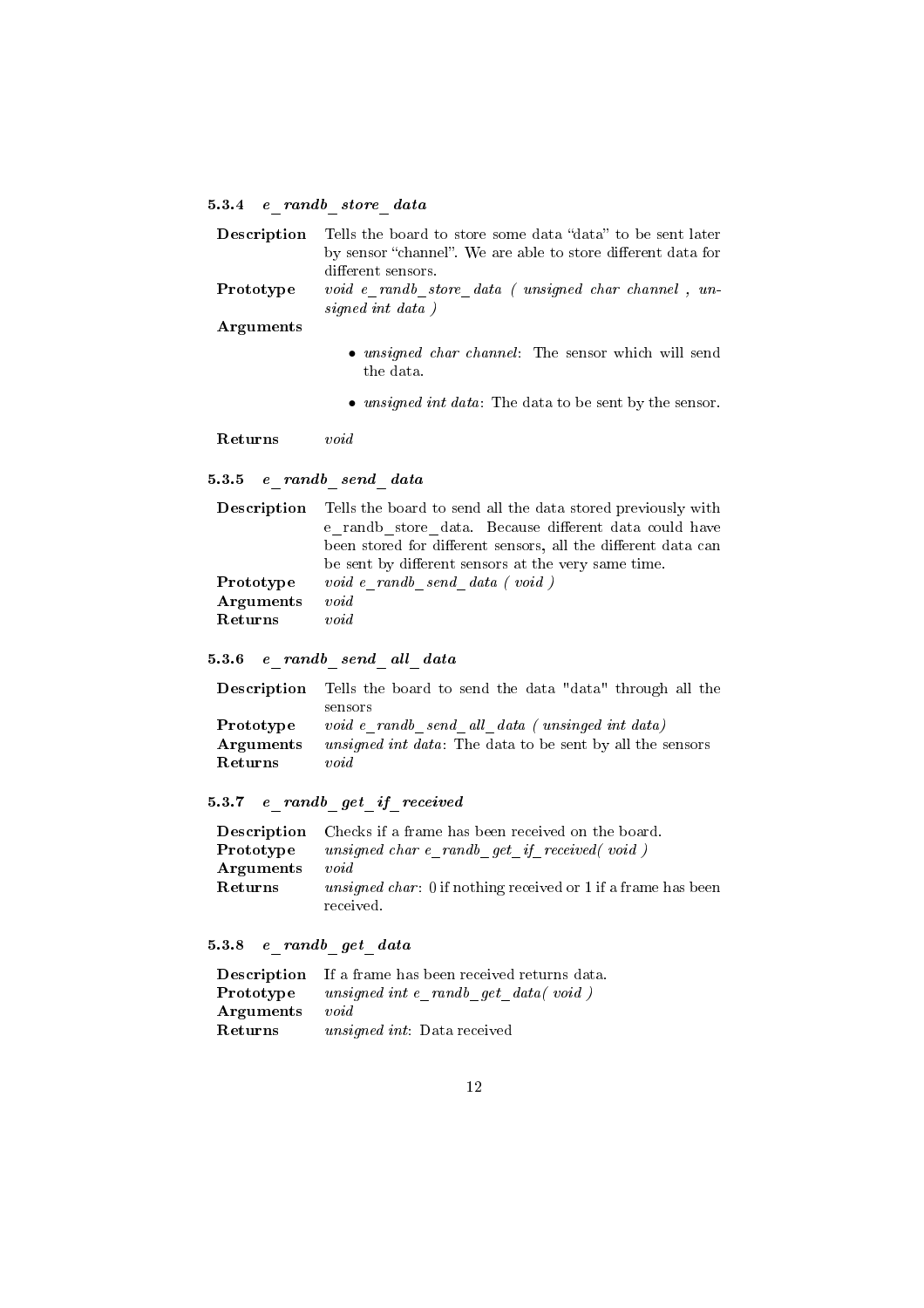## <span id="page-12-0"></span>5.3.9 e\_randb\_get\_range

|           | <b>Description</b> If a frame has been received returns the range. |
|-----------|--------------------------------------------------------------------|
| Prototype | unsigned int $e$ randb get range (void)                            |
| Arguments | void                                                               |
| Returns   | <i>unsigned int</i> : Range to emitter.                            |

## <span id="page-12-1"></span>5.3.10 e randb get bearing

|           | <b>Description</b> If a frame has been received returns bearing. |
|-----------|------------------------------------------------------------------|
| Prototype | double e randb get bearing (void)                                |
| Arguments | void                                                             |
| Returns   | <i>double</i> : Bearing to emitter.                              |

## <span id="page-12-2"></span>5.3.11  $e$ <sup>r</sup>andb<sup>or</sup> get\_sensor

|           | <b>Description</b> If a frame has been received returns the sensor which has |
|-----------|------------------------------------------------------------------------------|
|           | received maximum intensity.                                                  |
| Prototype | unsigned char e randb get sensor (void)                                      |
| Arguments | void                                                                         |
| Returns   | <i>unsigned char:</i> The sensor with maximum intensity re-                  |
|           | ceived.                                                                      |

## <span id="page-12-3"></span>5.4 UART Functions

## <span id="page-12-4"></span>5.4.1 e\_randb\_set\_uart\_communication

|           | <b>Description</b> Tells the board that communication is through the UART. |
|-----------|----------------------------------------------------------------------------|
| Prototype | void e randb set uart communication (unsigned char                         |
|           | mode)                                                                      |
| Arguments | <i>unsigned char mode</i> : Must be 1.                                     |
| Returns   | void                                                                       |

## <span id="page-12-5"></span>5.4.2 e\_randb\_uart\_set\_range

| <b>Description</b> | Sets the range of transmission                                     |
|--------------------|--------------------------------------------------------------------|
| Prototype          | void e randb uart set range (unsigned char distance)               |
| Arguments          | <i>unsigned char distance</i> : Defines the distance of transmis-  |
|                    | sion. $0 \rightarrow$ Full Range (1 m. aprox., depending on light  |
|                    | conditions) $255 \rightarrow$ Shortest Range (0 cm aprox., depend- |
|                    | ing on light conditions)                                           |
| Returns            | void                                                               |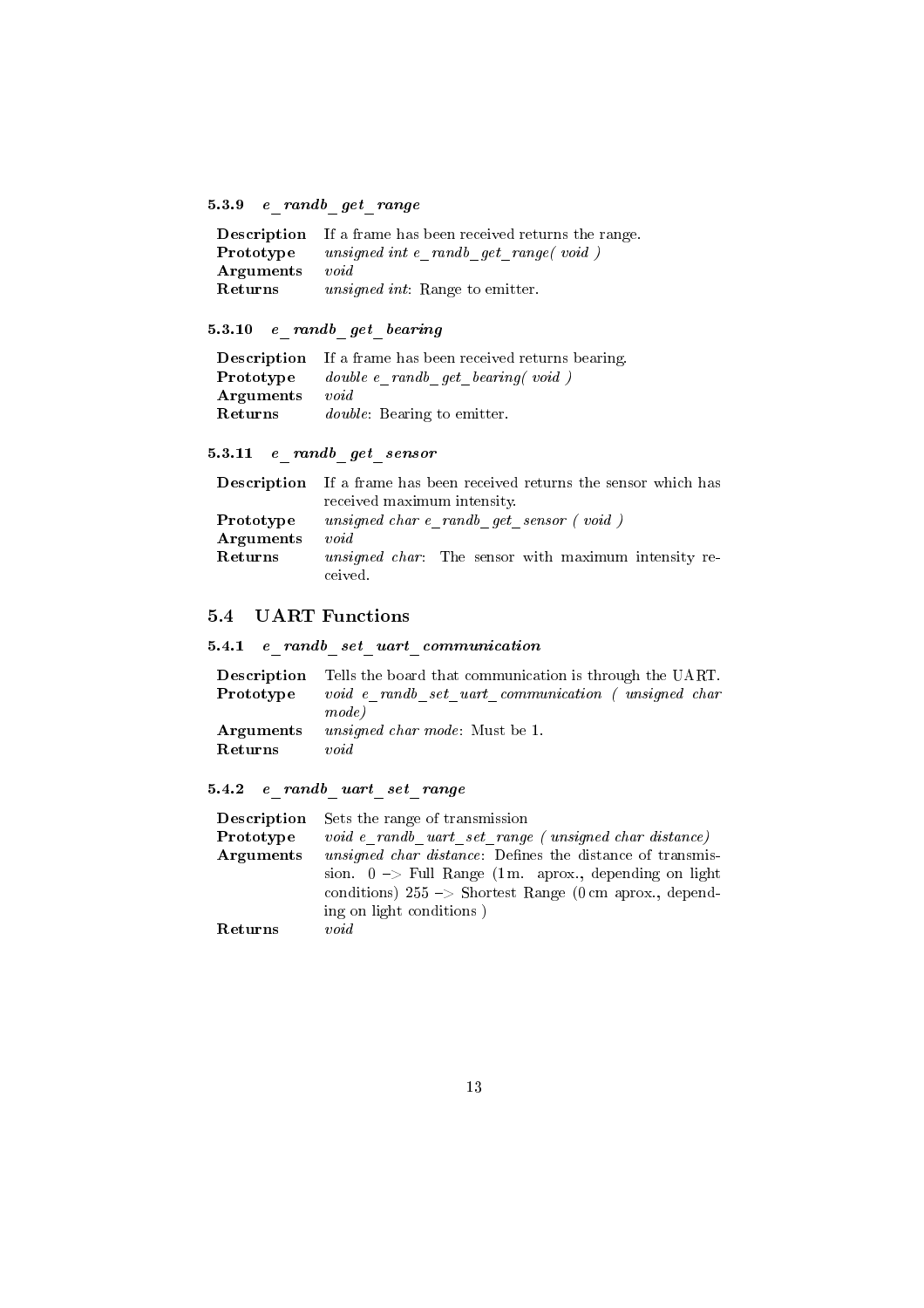## <span id="page-13-0"></span>5.4.3 e\_randb\_uart\_set\_calculation

| Description | At some point we thought that the board could just take           |
|-------------|-------------------------------------------------------------------|
|             | data and leave the calculations for the robot. At the mo-         |
|             | ment, it is better to allow the board to do the calculations.     |
| Prototype   | void e randb uart set calculation (unsigned char value            |
|             |                                                                   |
| Arguments   | <i>unsigned char value</i> : Defines if the calcs are made on the |
|             | board $(0)$ or the robot $(1)$ .                                  |
| Returns     | void                                                              |

## <span id="page-13-1"></span> $5.4.4 \quad e\_randb\_uart\_store\_light\_conditions$

|           | <b>Description</b> Store light conditions to use them as offset for the calcula- |
|-----------|----------------------------------------------------------------------------------|
|           | tions of the range and bearing.                                                  |
| Prototype | void e randb uart store light conditions (void)                                  |
| Arguments | void                                                                             |
| Returns   | void                                                                             |

## <span id="page-13-2"></span>5.4.5 e\_randb\_uart\_store\_data

|           | <b>Description</b> Tells the board to store some data "data" to be sent later     |
|-----------|-----------------------------------------------------------------------------------|
|           | by sensor "channel".                                                              |
| Prototype | <i>void</i> e randb uart store data (unsigned char channel,<br>unsigned int data) |
| Arguments |                                                                                   |

- unsigned char channel: The sensor which will send the data.
- unsigned int data: The data to be sent by the sensor.

Returns void

<span id="page-13-3"></span>5.4.6 e\_randb\_uart\_send\_data

|           | <b>Description</b> Tells the board to send the data stored previously with |
|-----------|----------------------------------------------------------------------------|
|           | e randb store data.                                                        |
| Prototype | voide randb uart send data (void)                                          |
| Arguments | void                                                                       |
| Returns   | void                                                                       |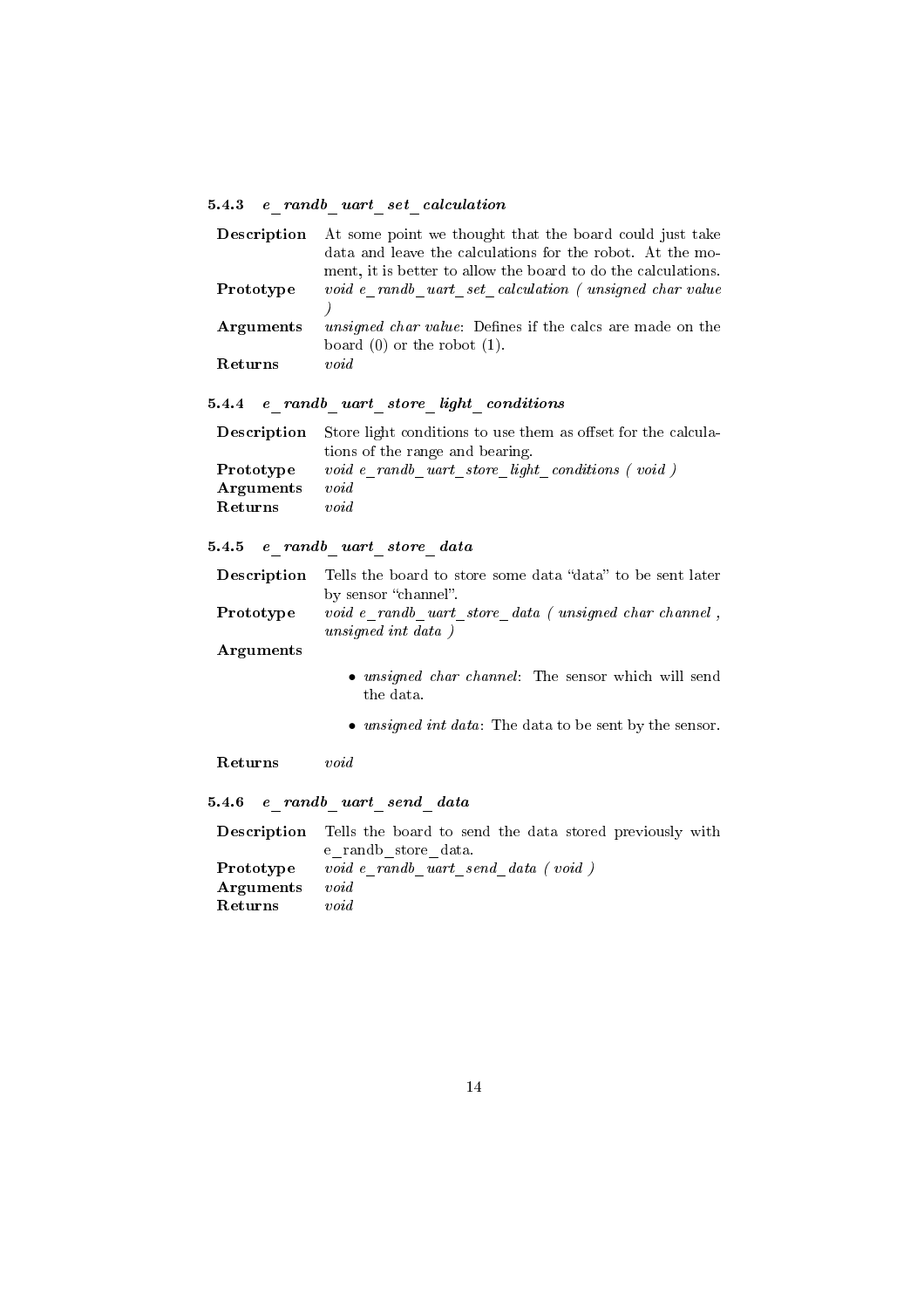## <span id="page-14-0"></span>5.4.7 e\_randb\_uart\_send\_all\_data

|           | <b>Description</b> Tells the board to send the data "data" through all the |
|-----------|----------------------------------------------------------------------------|
|           | sensors                                                                    |
| Prototype | void e randb uart send all data (unsigned int data)                        |
| Arguments | <i>unsigned int data</i> : The data to be sent by all the sensors          |
| Returns   | void                                                                       |

<span id="page-14-1"></span>5.4.8 e\_randb\_get\_data\_uart

| <b>Description</b> | If data received returns struct with the data, range, bearing,                                                            |
|--------------------|---------------------------------------------------------------------------------------------------------------------------|
| Prototype          | max peak and max sensor of the frame received.<br>unsigned char e_randb_get_data_uart (finalDataRegis-<br>$ter^* data)$   |
| Arguments          | $finalDataRequester* data$ : Pointer to a struct where the in-<br>formation received and calculated will be loaded (data, |
|                    | range. bearing, max peak and max sensor). The final-<br>DataRegister is defined as follows:                               |

```
typedef struct {
        unsigned int data;
        float bearing;
        unsigned int range;
        unsigned int max\_peak;
        unsigned char max\_sensor;
} finalDataRegister;
```
Returns void

```
5.4.9 e_randb_get_uart2
```

|           | <b>Description</b> State machine in charged of getting the information from |
|-----------|-----------------------------------------------------------------------------|
|           | the board through UART interruptions. It is started and                     |
|           | managed by the agenda, therefore the controller should not                  |
|           | access.                                                                     |
| Prototype | $void e$ randb get $uart2$ (void)                                           |
| Arguments | void                                                                        |
| Returns   | void                                                                        |

## <span id="page-14-3"></span>6 e-Puck Examples

We have developed some examples to test the boards. We hope they are OK for the correct understanding of the board working. We provide the examples code on this manual, however you should download the code and libraries from XXX. We have commented the code for its clarification.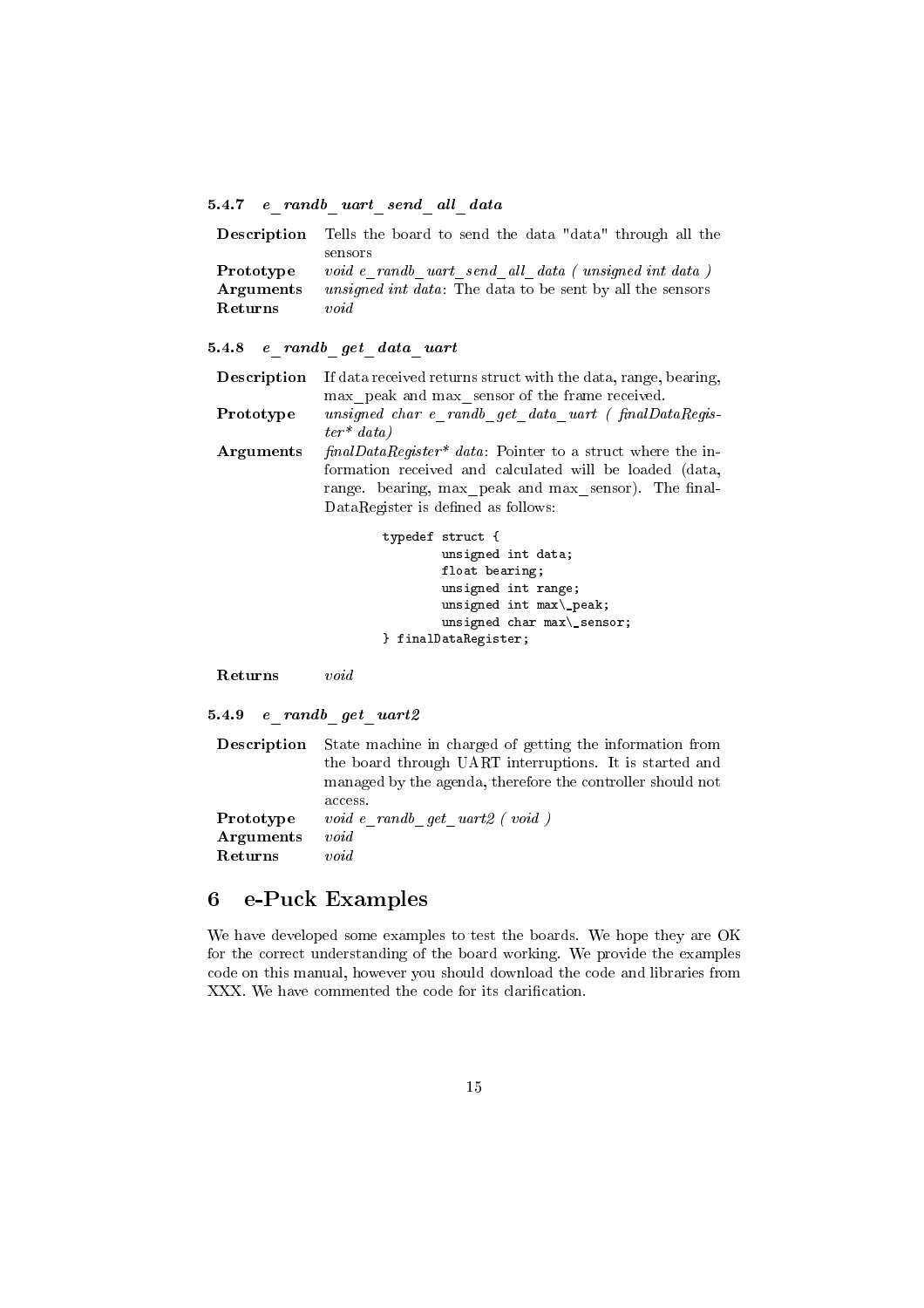### <span id="page-15-0"></span>6.1 I2C Emission/Reception

#### <span id="page-15-1"></span>6.1.1 I2Cemitter

This file is the  $main.c$  of randbEmitter directory. This code should be loaded into a robot which will be the emitter robot. The emitter robot will send frames from 0 to 65535 with non-stop through the emitter sensor number 0. Once the data to be sent reaches 65535 it is reseted to 0, and the robot continues sending frames.

```
#include <p30f6014a.h>
#include <stdio.h>
#include <string.h>
#include <math.h>
#include <br/>btcom.h>
#include <e randb.h>
#include <e_prox.h>
#include <e uart char.h>
#include <e_init_port.h>
int main() {
        /* System Initialization */
        e_init_port();
        /* Init UART1 for bluetooth */
        e init uart1();
        /* Init E-RANDB board */
        e_init_randb(I2C);
        /* Wait for a command coming from bluetooth IRCOMTEST on pc directory*/
        /* Important issue when we are transmitting data and don't want
         * the bluetooth stack stuck for programing mode */
        btcomWaitForCommand('s');
        /* Range is tunable by software.
         * 0 -> Full Range (1m. approx depending on light conditions )
         * 255 --> No Range (0cm. approx, depending on light conditions */
        e_randb_set_range(0);
        /* At some point we 06 that the board could just take
         * data and leave the calculations for the robot.
         * At the moment, it is better to allow the board to do the calculations */
        e_randb_set_calculation(ON_BOARD);
        /* Store light conditions to use them as offset for the calculation
        * of the range and bearing */
        e_randb_store_light\_conditions();
        /* Print on the bluetooth */
        char tmp2[50];
        sprintf(tmp2,"I2C EMITTER\n");
```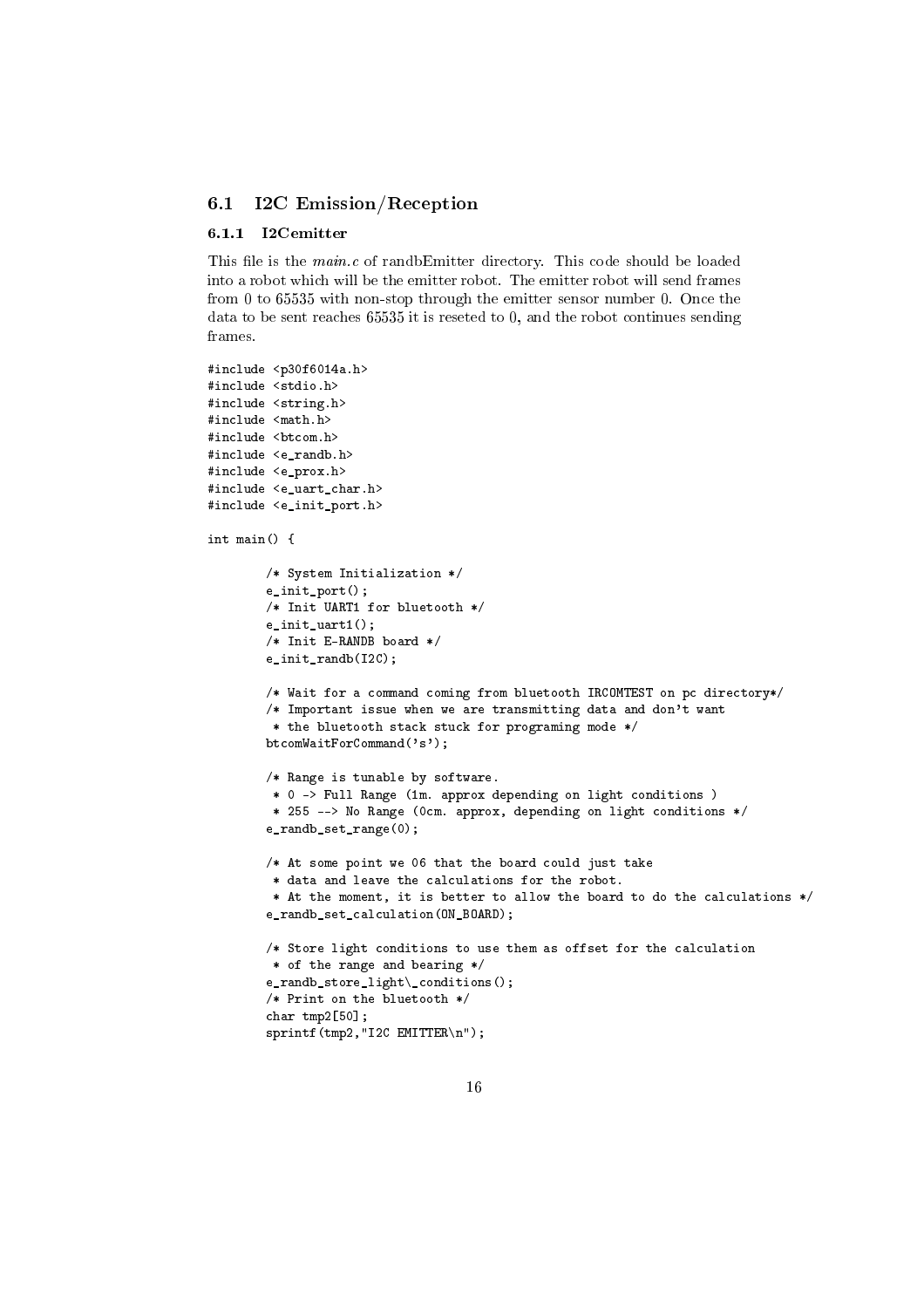```
btcomSendString(tmp2);
        /* The counter for sending */
        unsigned int data = 0;
        while(1)
        {
                /* Send the data through sensor 0*/
                e_randb_store_data(0,data);
                e_randb_send_data();
                /* Increase data */
                data++;
                /* Data to be sent must be lower than 16 bits */
                if(data==65535) data=0;
        }
        return 0;
}
```

```
6.1.2 I2Creceiver
```
This file is the  $main.c$  of randbReceiver directory. This code should be loaded into a robot which will be the receiver robot. The receiver robot is checking for a frame to be received. Once it is received the robot gets the data, range and bearing and prints it into the bluetooth interface.

```
#include <p30f6014a.h>
#include <stdio.h>
#include <string.h>
#include <math.h>
#include <br/> <br/> <br/> <br/> <br/> <br/> <br/> <br/> <br/> <br/> <br/> <br/> <br/> <br/> <br/> <br/> \, <br/>\, <br/>\, <br/>\, <br/>\, <br/>\, <br/>\, <br/>\, <br/>\, <br/>\, <br/>\, <br/>\, <b
#include <e_randb.h>
#include <e_prox.h>
#include <e_uart_char.h>
#include <e_init_port.h>
#define M_PI 3.141593
int main() {
           /* System Initialization */
           e_init_port();
           /* Init UART1 for bluetooth */
           e_init_uart1();
           /* Init E-RANDB board */
           e_init_randb(I2C);
           /* Wait for a command coming from bluetooth IRCOMTEST on pc directory*/
           /* Important issue when we are transmitting data and don't want
```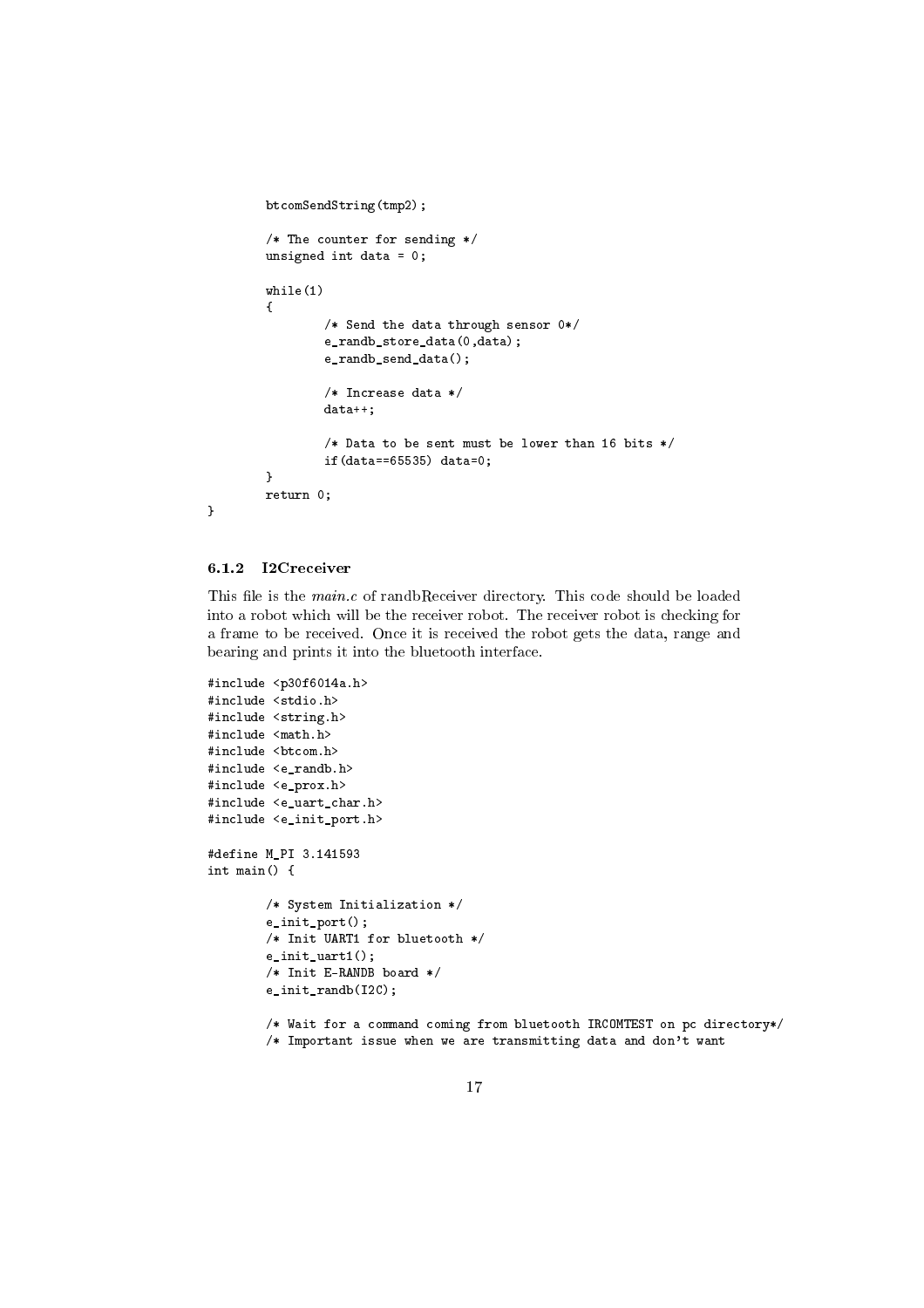```
* the bluetooth stack stuck for programing mode */
btcomWaitForCommand('s');
/* Range is tunable by software.
* 0 -> Full Range (1m. approx depending on light conditions )
* 255 --> No Range (0cm. approx, depending on light conditions */
e_randb_set_range(150);
/* At some point we thought that the board could just take
 * data and leave the calculations for the robot.
 * At the moment, it is better to allow the board to do the calculations */
e_randb_set_calculation(ON_BOARD);
/* Store light conditions to use them as offset for the calculation
 * of the range and bearing */
e_randb_store_light_conditions();
/* Print on the bluetooth */
char tmp2[50];
sprintf(tmp2,"I2C RECEIVER\n");
btcomSendString(tmp2);
/* The counter for sending */
unsigned int data = 0;
while(1)
{
        /* If something received */
        if(e_randb_get_if_received() != 0)
        {
                /* Get data */
                unsigned int data = e_randb_get_data();
                /* Get bearing */
                double bearing = e_randb_get_bearing();
                /*Get range */
                unsigned int range = e_randb_get_range();
                /* Print data received on the bluetooth */
                sprintf(tmp2,"%u %2f %u", data, (bearing*180/M_PI), range);
                btcomSendString(tmp2);
                btcomSendString("\n");
        }
}
return 0;
```
#### <span id="page-17-0"></span>6.1.3 Testing

}

You must load I2Cemitter code to one robot and I2Creceiver code to a second robot. As you have seen in the code, the robots are waiting for a command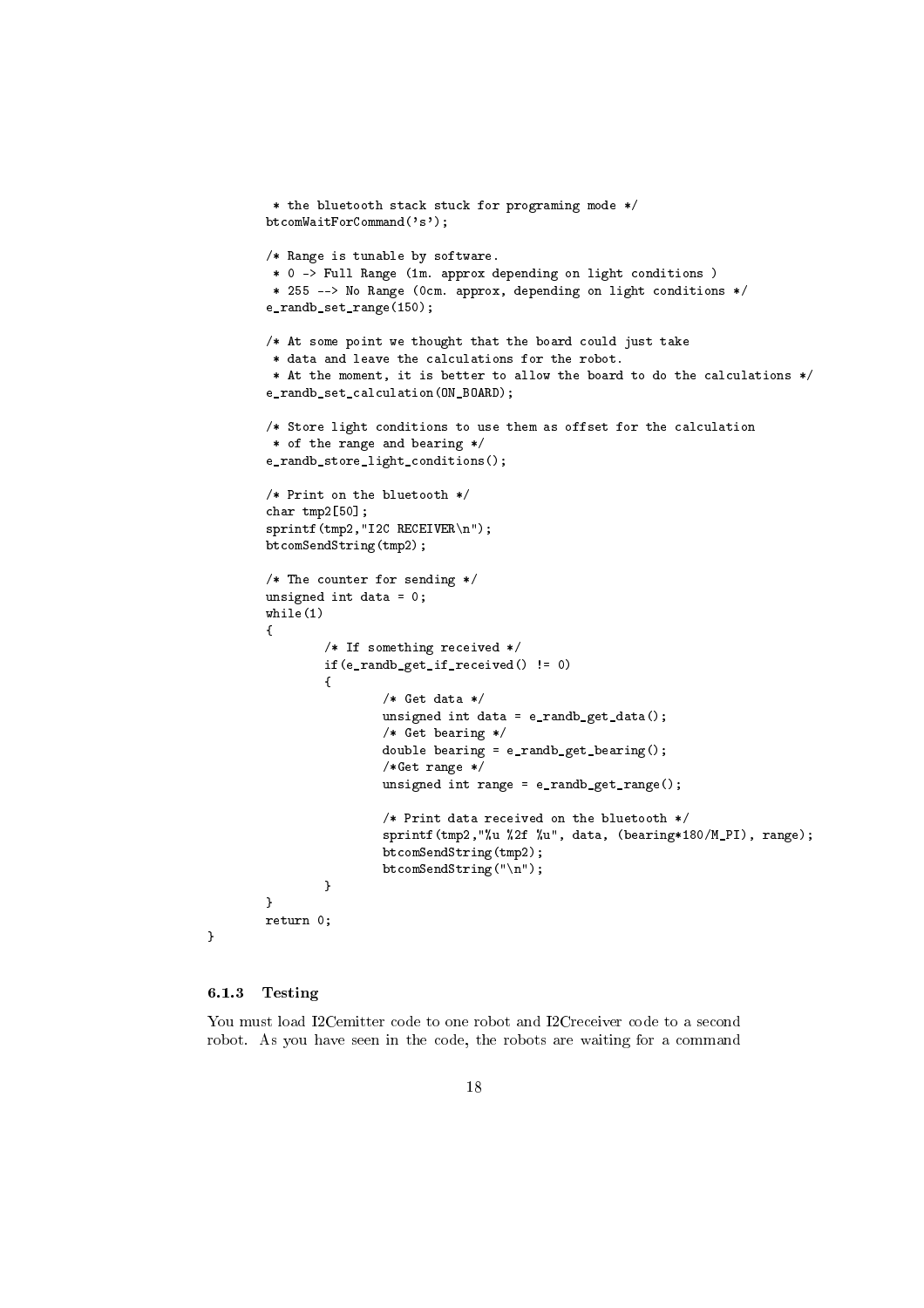's' to be received through the bluetooth. You can use the  $i$ rcomTest program provided with the examples code on the pc directory, or create your own code to send this command. In any case, you need to have a bluetooth communication where the robots will print the messages.

If you use the ircomtTest program provided you need to map your robot MAC address in the  $/etc/blue tooth/rfcomm.comf$ . For example, open  $/etc/blue$ tooth/rfcomm.conf and add

rfcomm19{device 10:00:11:06:E5:34;}

Now type:

#### ./ircomtTest 19.

You must do the same with the second robot. After executing the command, the program is waiting for the return key to be pressed. When pressed the program will send the command 's' and the robot should start working. You should start the receiver robot first. It will print "I2C RECEIVER" and wait for frames to be received. If you start now the second robot, it should print "I2C EMITTER". If once the emitter robot is initialized, you point emitter sensor 0 (the one in the front) of the emitter robot to the receiver robot, the later will print the data, range and bearing on the screen.

## <span id="page-18-0"></span>6.2 UART Emission/Reception

#### <span id="page-18-1"></span>6.2.1 UARTemitter

This file is the  $main.c$  of randbEmitterUart directory. This code should be loaded into a robot which will be the emitter robot. The emitter robot will send frames from 0 to 65535 with non-stop through emitter sensor 0. Once the data sent arrives to 65535 it is reseted to 0, and the robot continues sending frames.

```
#include <p30f6014a.h>
#include <stdio.h>
#include <string.h>
#include <math.h>
#include <br/>btcom.h>
#include <e_randb.h>
#include <e_agenda.h>
#include <e_prox.h>
#include <e_uart_char.h>
#include <e_init_port.h>
int main() {
        /* System Initialization */
        e_init_port();
        /* Init UART1 for bluetooth */
        e_init_uart1();
```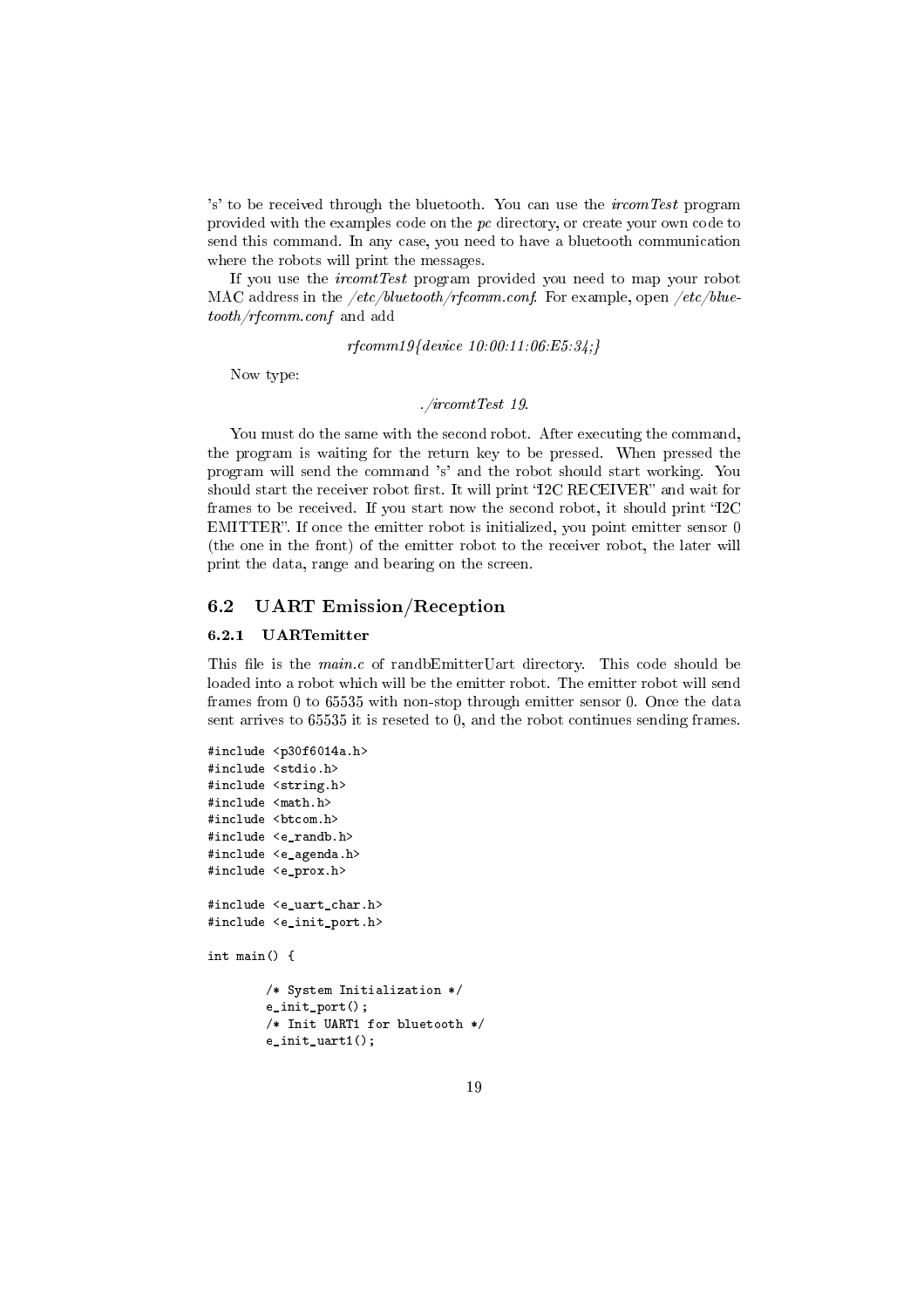```
/* Init E-RANDB board */
e_init_randb(UART);
/* Wait for a command coming from bluetooth IRCOMTEST on pc directory*/
/* Important issue when we are transmitting data and don't want
* the bluetooth stack stuck for programing mode */
btcomWaitForCommand('s');
/* Range is tunable by software.
* 0 -> Full Range (1m. approx depending on light conditions )
 * 255 --> No Range (0cm. approx, depending on light conditions */
e_randb_uart_set_range(0);
/* At some point we thought that the board could just take
 * data and leave the calculations for the robot.
 * At the moment, it is better to allow the board to do the calculations */
e_randb_uart_set_calculation(ON_BOARD);
/* Store light conditions to use them as offset for the calculation
* of the range and bearing */
e_randb_uart_store_light_conditions();
/* Print on the bluetooth */
char tmp2[50];
sprintf(tmp2,"UART EMITTER\n");
btcomSendString(tmp2);
/* The counter for sending */
unsigned int data = 0;
while(1)
{
        /* Send the data through sensor 0*/
        e_randb_uart_store_data(0,data);
        e_randb_uart_send_data();
        /* Increase data */
        data++;
        /* Data to be sent must be lower than 16 bits */
        if(data==65535) data=0;
}
return 0;
```
}

#### <span id="page-19-0"></span>6.2.2 UARTreceiver

This file is the  $main.c$  of randbReceiverUart directory. This code should be loaded into a robot which will be the receiver robot. The receiver robot is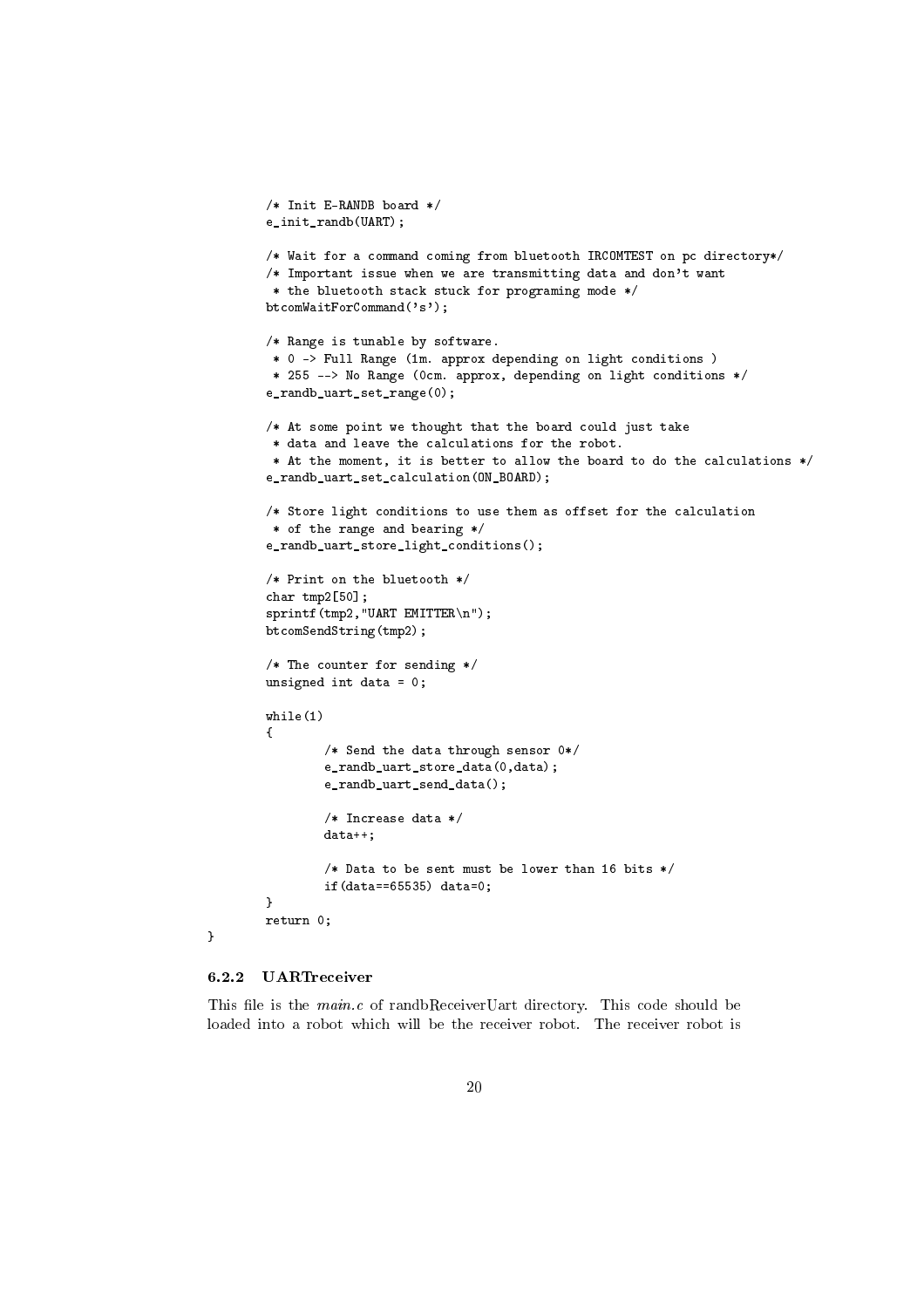checking for a frame to be received. Once it is received the robot prints the data, range and bearing into the bluetooth interface.

```
#include <p30f6014a.h>
#include <stdio.h>
#include <string.h>
#include <math.h>
#include <e_uart_char.h>
#include <e_init_port.h>
#include <e led.h>
#include <e_randb.h>
#include <e_agenda.h>
#include <e_prox.h>
#include <btcom.h>
#define M_PI 3.141593
int main() {
        /* System Initialization */
        e_init_port();
        /* Init UART1 for bluetooth */
        e_init_uart1();
        /* Init E-RANDB board */
        e_init_randb(UART);
        /* Wait for a command coming from bluetooth IRCOMTEST on pc directory*/
        /* Important issue when we are transmitting data and don't want
        * the bluetooth stack stuck for programing mode */
        btcomWaitForCommand('s');
        /* Range is tunable by software.
         * 0 -> Full Range (1m. approx depending on light conditions )
         * 255 --> No Range (0cm. approx, depending on light conditions */
        e_randb_set_range(150);
        /* At some point we thought that the board could just take
         * data and leave the calculations for the robot.
         * At the moment, it is better to allow the board to do the calculations */
        e_randb_set_calculation(ON_BOARD);
        /* Store light conditions to use them as offset for the calculation
         * of the range and bearing */
        e_randb_store_light_conditions();
        /* Print on the bluetooth */
        char tmp[20];
        sprintf(tmp,"UART RECEIVER\n");
        btcomSendString(tmp);
```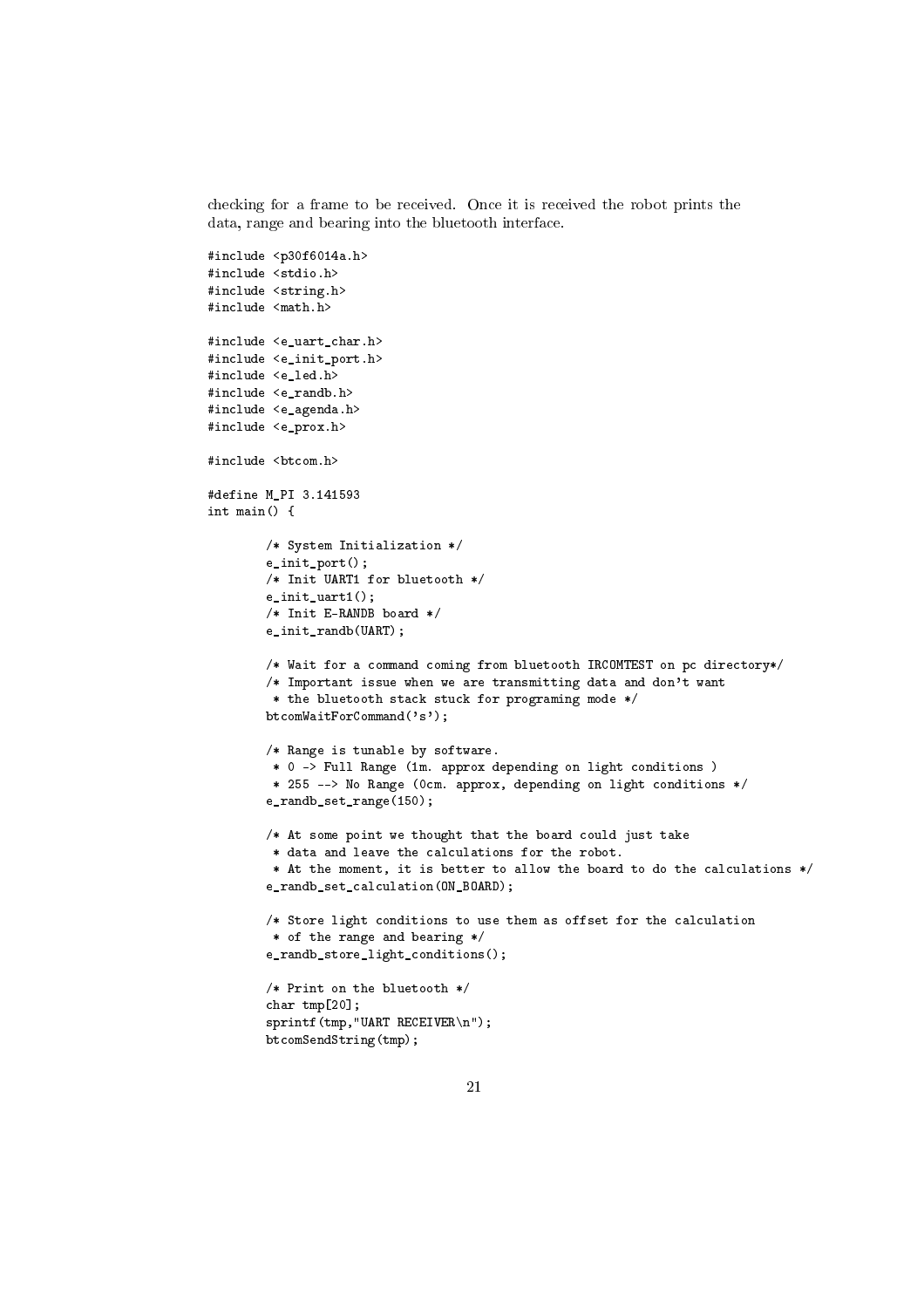```
finalDataRegister data;
        while(1)
        {
                if (e_randb_get_data_uart(&data))
                {
                        sprintf(tmp,"%d %d %d\n",data.data,
                                 (int) (data.bearing * 180.0 / M_PI), data.range);
                        btcomSendString(tmp);
                }
        }
        return 0;
}
```
#### <span id="page-21-0"></span>6.2.3 Testing

You must load UARTemitter code to one robot and UARTreceiver code to a second robot. As you have seen in the code, the robots are waiting for a command 's' to be received through the bluetooth. You can use the *ircomTest* program provided with the examples code on the pc directory, or create your own code to send this command. In any case, you need to have a bluetooth communication where the robots will print the messages.

If you use the ircomtTest program provided you need to map your robot MAC address in the  $/etc/blue tooth/rfcomm.comf$ . For example, open  $/etc/blue$ tooth/rfcomm.conf and add

rfcomm19{device 10:00:11:06:E5:34;}

Now type:

./ircomtTest 19.

You must do the same with the second robot. After executing the command, the program is waiting for the return key to be pressed. When pressed the program will send the command 's' and the robot should start working. You should start the receiver robot first. It will print "UART RECEIVER" and wait for frames to be received. If you start now the second robot, it should print "UART EMITTER". If once the emitter robot initialized, you point emitter sensor 0 (the one in the front) to the receiver robot, it will print the data, range and bearing on the screen.

## <span id="page-21-1"></span>6.3 UART Emission/Reception Through All Sensors

#### <span id="page-21-2"></span>6.3.1 UARTemitter

This file is the *main.c* of randbEmitterUartAll directory. This code should be loaded into a robot which will be the emitter robot. The emitter robot will send frames from 0 to 65535 with non-stop through all emitter sensors. Once the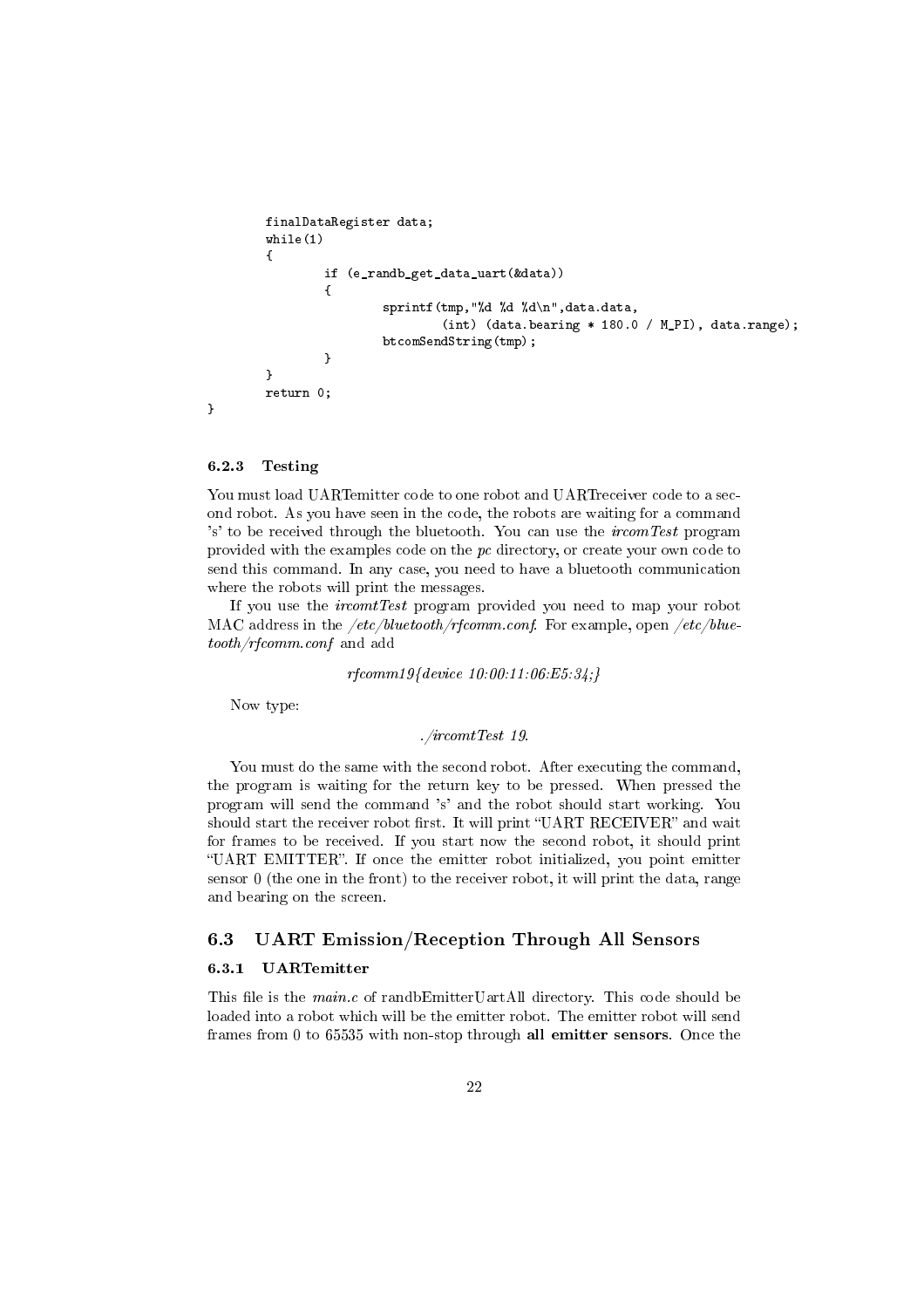data sent arrives to 65535 it is reseted to 0, and the robot continues sending frames.

```
#include <p30f6014a.h>
#include <stdio.h>
#include <string.h>
#include <math.h>
#include <br/> <br/> <br/> <br/> <br/> <br/> <br/> <br/> <br/> <br/> <br/> <br/> <br/> <br/> <br/> <br/> \, <br/>\, <br/>\, <br/>\, <br/>\, <br/>\, <br/>\, <br/>\, <br/>\, <br/>\, <br/>\, \, \, <b
#include <e_randb.h>
#include <e_agenda.h>
#include <e_uart_char.h>
#include <e_init_port.h>
int main() {
         /* System Initialization */
         e_init_port();
         /* Init UART1 for bluetooth */
         e_init_uart1();
         /* Init E-RANDB board */
         e_init_randb(UART);
         /* Wait for a command coming from bluetooth IRCOMTEST on pc directory*/
         /* Important issue when we are transmitting data and don't want
          * the bluetooth stack stuck for programing mode */
         btcomWaitForCommand('s');
         /* Range is tunable by software.
          * 0 -> Full Range (1m. approx depending on light conditions )
          * 255 --> No Range (0cm. approx, depending on light conditions */
         e_randb_uart_set_range(150);
         /* At some point we thought that the board could just take
          * data and leave the calculations for the robot.
          * At the moment, it is better to allow the board to do the calculations */
         e_randb_uart_set_calculation(ON_BOARD);
         /* Store light conditions to use them as offset for the calculation
          * of the range and bearing */
         e_randb_uart_store_light_conditions();
         /* Print on the bluetooth */
         char tmp2[50];
         sprintf(tmp2,"ALL SENSORS EMITTER\n");
         btcomSendString(tmp2);
         /* The counter for sending */
         unsigned int data = 0;
```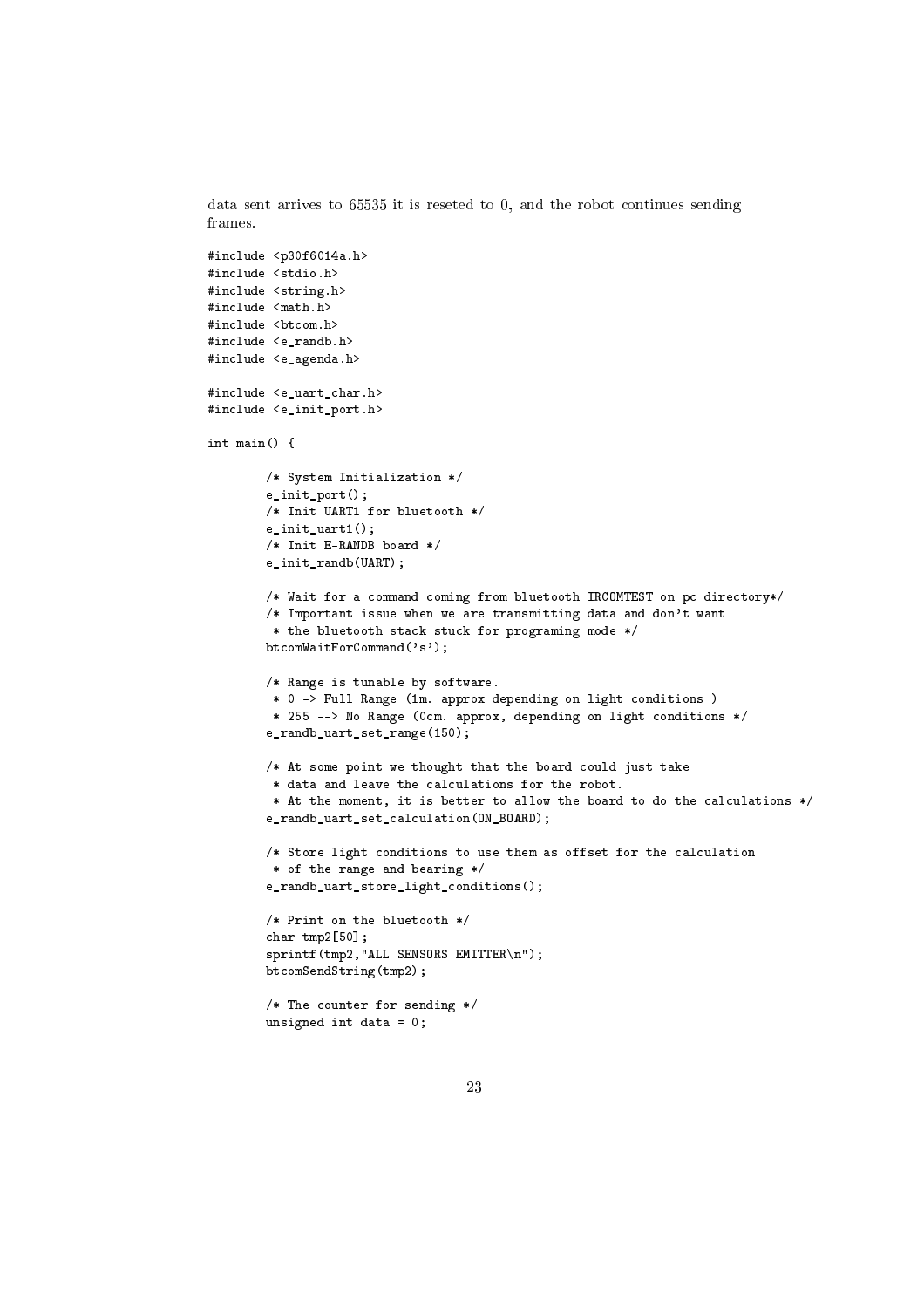```
while(1)
        {
                /* Send the data through all the sensors */
                e_randb_uart_send_all_data(data);
                /* Increase data */
                data++;
                /* Data to be sent must be lower than 16 bits */
                if(data==65535) data=0;
        }
        return 0;
}
```
#### <span id="page-23-0"></span>6.3.2 Testing

You should use the UARTReceiver or I2CReceiver code as receiver. The program testing is solved as in the previous examples.

## <span id="page-23-1"></span>6.4 I2C Frame Rate

We have observed the computer takes time printing the information provided by the robot. Therefore, the bluetooth communication delays the reception and the buffer gets full. We have create two more examples to test the frame rate achieved by the E-puck Range  $\mathcal B$  Bearing board. In this case, we are testing the I2C frame rate. The robot will receive the frames but will not print them Instead, we have started a timer on the robots which will count the frames received and print the number each 10 seconds. We will observe the frame rate achieved with the I2C communication is something between 30-40 messages per second.

#### <span id="page-23-2"></span>6.4.1 I2C Frame Rate Emitter

This file is the  $main.c$  of randbEmitterTiming directory. This code should be loaded into a robot which will be the emitter robot. The emitter robot will send frames from 0 to 65535 with non-stop through emitter sensor 0. Once the data sent arrives to 65535 it is reseted to 0, and the robot continues sending frames. The robot prints out the number of frames sent each 10 seconds.

```
#include <p30f6014a.h>
#include <stdio.h>
#include <string.h>
#include <math.h>
#include <btcom.h>
#include <e_randb.h>
#include <e_epuck_ports.h>
```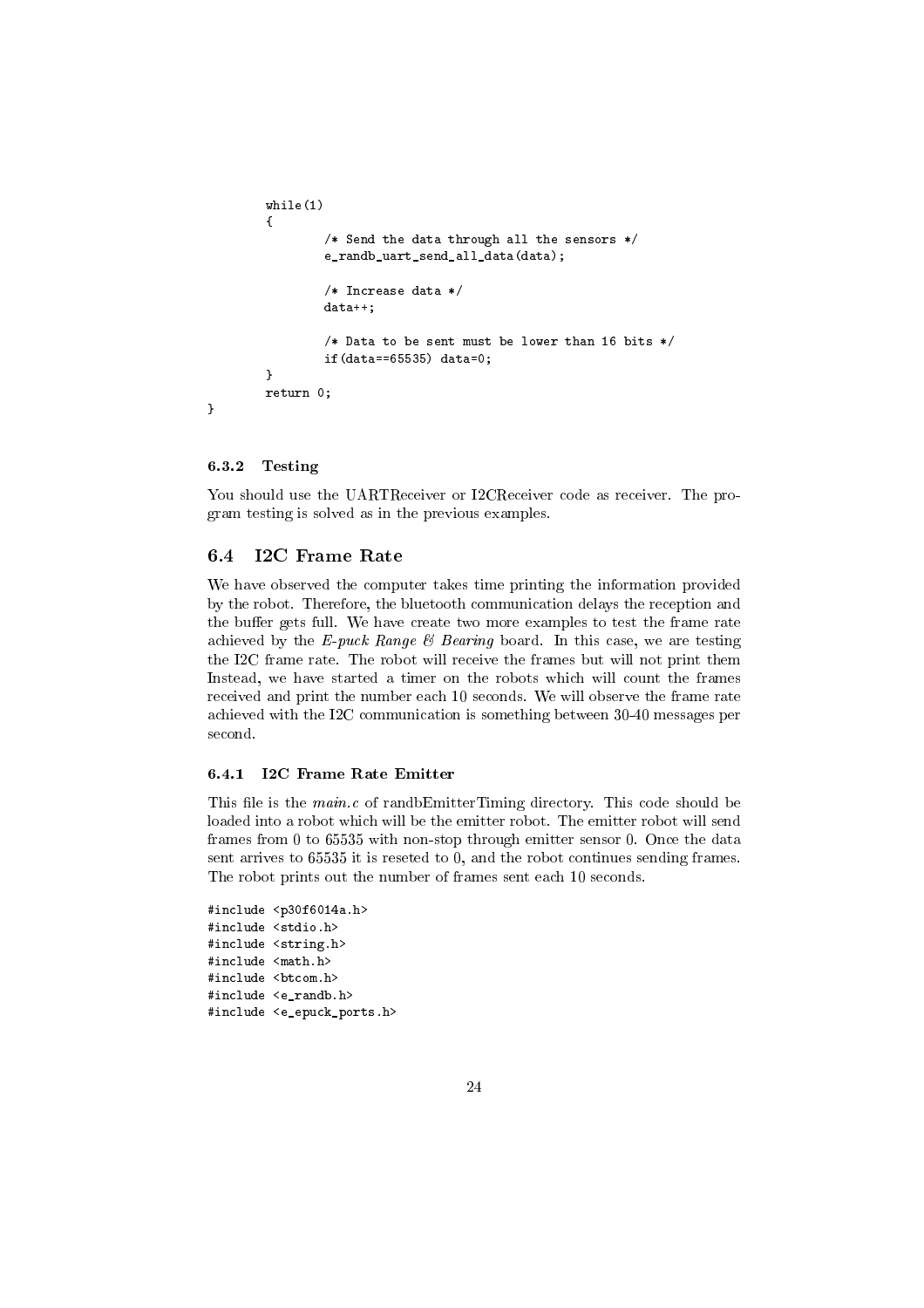```
#include <e uart char.h>
#include <e_init_port.h>
#define SAMPLING_TIME 10 /* milliseconds*/
long int m_uTime;
void initTimer ( void )
{
        T3CON = 0; //
        T3CONbits.TCKPS = 3; // prescsaler
        \texttt{TMR3} = 0; // clear timer 3
        PR3 = (SAMPLING_TIME * MILLISEC)/256.0;
        IFS0bits.T3IF = 0; // clear interrupt flag
        IEC0bits.T3IE = 1; // set interrupt enable bit
        IPC1bits.T3IP = 6; \frac{1}{2} // timer3 priority. Priority set to 6<br>T3CONbits.T0N = 1; \frac{1}{2} // start Timer3
        T3CONbits.TON = 1;m_uTime = 0;
}
void _ISRFAST _T3Interrupt(void)
{
        /* clear interrupt flag */
        IFS0bits.T3IF = 0;
        m_uTime++;
}
int main() {
        /* System Initialization */
        e_init_port();
        /* Init UART1 for bluetooth */
        e_init_uart1();
        /* Init E-RANDB board */
        e_init_randb(I2C);
        /* Wait for a command coming from bluetooth IRCOMTEST on pc directory*/
        /* Important issue when we are transmitting data and don't want
        * the bluetooth stack stuck for programing mode */
        btcomWaitForCommand('s');
        /* Range is tunable by software.
        * 0 -> Full Range (1m. approx depending on light conditions )
         * 255 --> No Range (0cm. approx, depending on light conditions */
        e_randb_set_range(0);
        /* At some point we thought that the board could just take
        * data and leave the calculations for the robot.
         * At the moment, it is better to allow the board to do the calculations */
```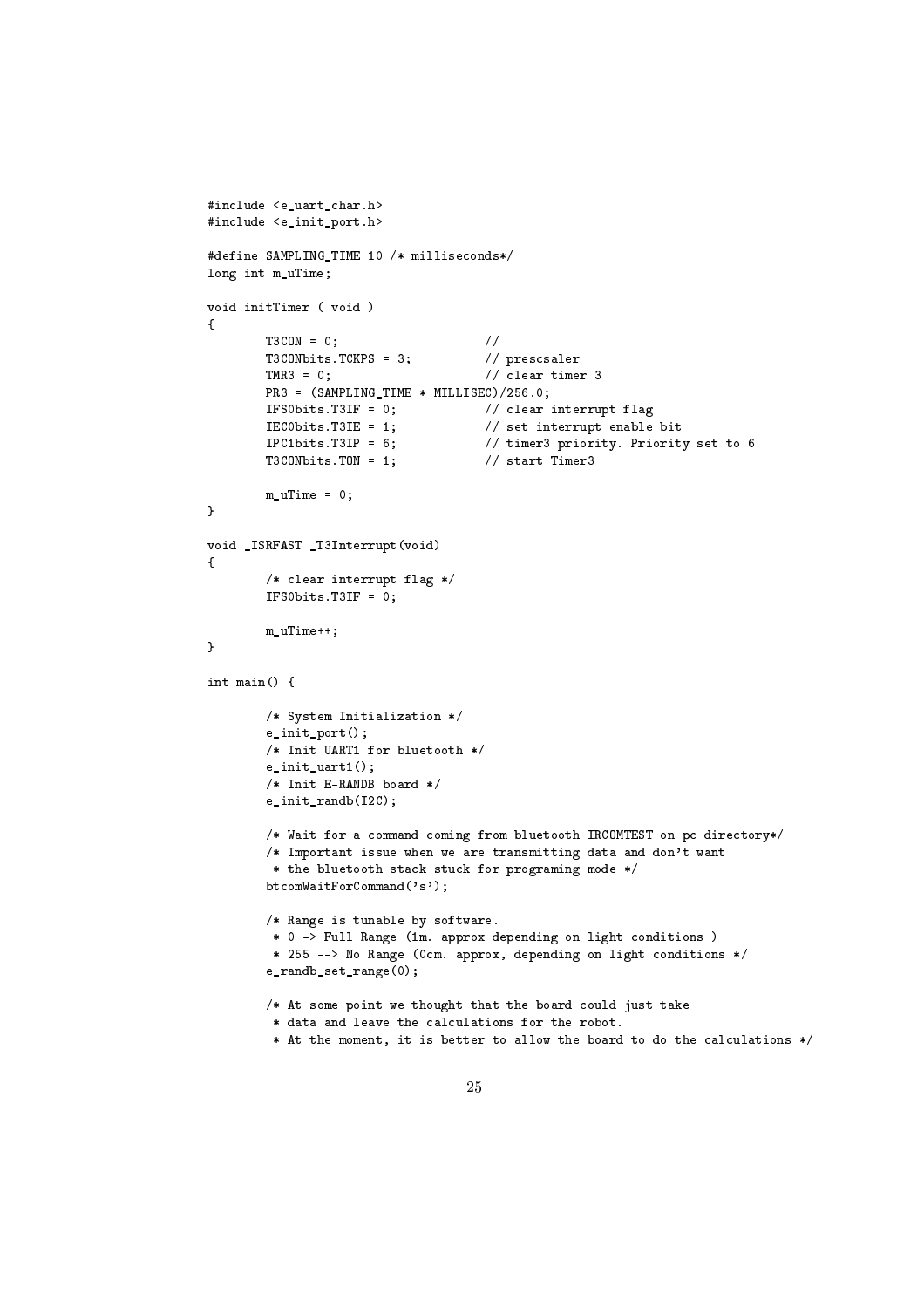```
e_randb_set_calculation(ON_BOARD);
/* Store light conditions to use them as offset for the calculation
 * of the range and bearing */
e_randb_store_light_conditions();
/* Print on the bluetooth */
char tmp2[50];
sprintf(tmp2,"I2C EMITTER Timming\n");
btcomSendString(tmp2);
/* The counter for sending */
unsigned int data = 0;
int counter=0;
/* Init time to count time */
initTimer();
while(1)
{
        /*if ((m_uTime%100) == 0)*/
        /*{*/
        if((m_uTime%1000)==0)
        \mathfrak{t}sprintf(tmp2,"%d", counter);
                btcomSendString(tmp2);
                btcomSendString("\n");
                counter = 0;}
        /* Send data to one sensor */
        e_randb_store_data(0,data);
        e_randb_send_data();
        /* Increase the data */
        data++;
        counter++;
        /* Data to be sent must be lower than 16 bits */if(data==65535) data=0;
}
return 0;
```
#### <span id="page-25-0"></span>6.4.2 I2C Frame Rate Receiver

}

This file is the *main.c* of randbReceiverTiming directory. This code should be loaded into a robot which will be the receiver robot. The receiver robot is checking for a frame to be received. Once it is received the robot increases a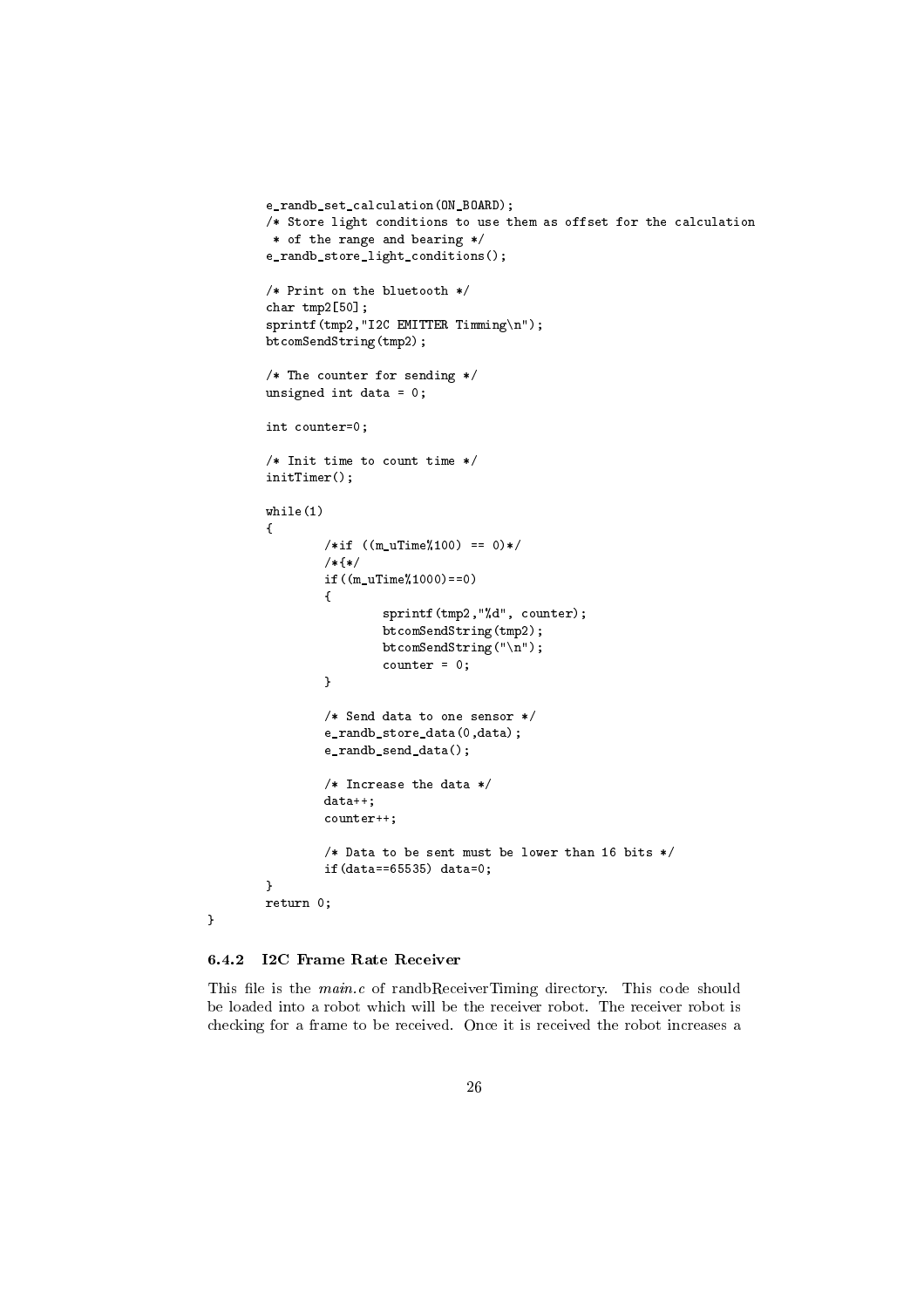counter. After 10 seconds the robot prints the number of frames received.

```
#include <string.h>
#include <math.h>
#include <br/>btcom.h>
#include <e_randb.h>
#include <e_epuck_ports.h>
#include <e_uart_char.h>
#include <e_init_port.h>
#define M_PI 3.141593
#define SAMPLING_TIME 10 /* milliseconds*/
long int m_uTime;
void initTimer ( void )
{
        T3CON = 0; //
        T3CONbits.TCKPS = 3; // prescsaler
        \texttt{TMR3} = 0; // clear timer 3
        PR3 = (SAMPLING_TIME * MILLISEC)/256.0;
        IFS0bits.T3IF = 0; // clear interrupt flag<br>IEC0bits.T3IE = 1; // set interrupt enable
        IECObits.T3IE = 1; \frac{1}{2} // set interrupt enable bit<br>IPC1bits.T3IP = 6; \frac{1}{2} // timer3 priority. Priorit
                                       // timer3 priority. Priority set to 6
        T3CONbits.TON = 1; \frac{1}{2} // start Timer3
        m uTime = 0;
}
void _ISRFAST _T3Interrupt(void)
{
        /* clear interrupt flag */
        IFS0bits.T3IF = 0;
        m_uTime++;
}
int main() {
        /* System Initialization */
        e_init_port();
        /* Init UART1 for bluetooth */
        e_init_uart1();
        /* Init E-RANDB board */
        e_init_randb(I2C);
        /* Wait for a command coming from bluetooth IRCOMTEST on pc directory*/
        /* Important issue when we are transmitting data and don't want
         * the bluetooth stack stuck for programing mode */
```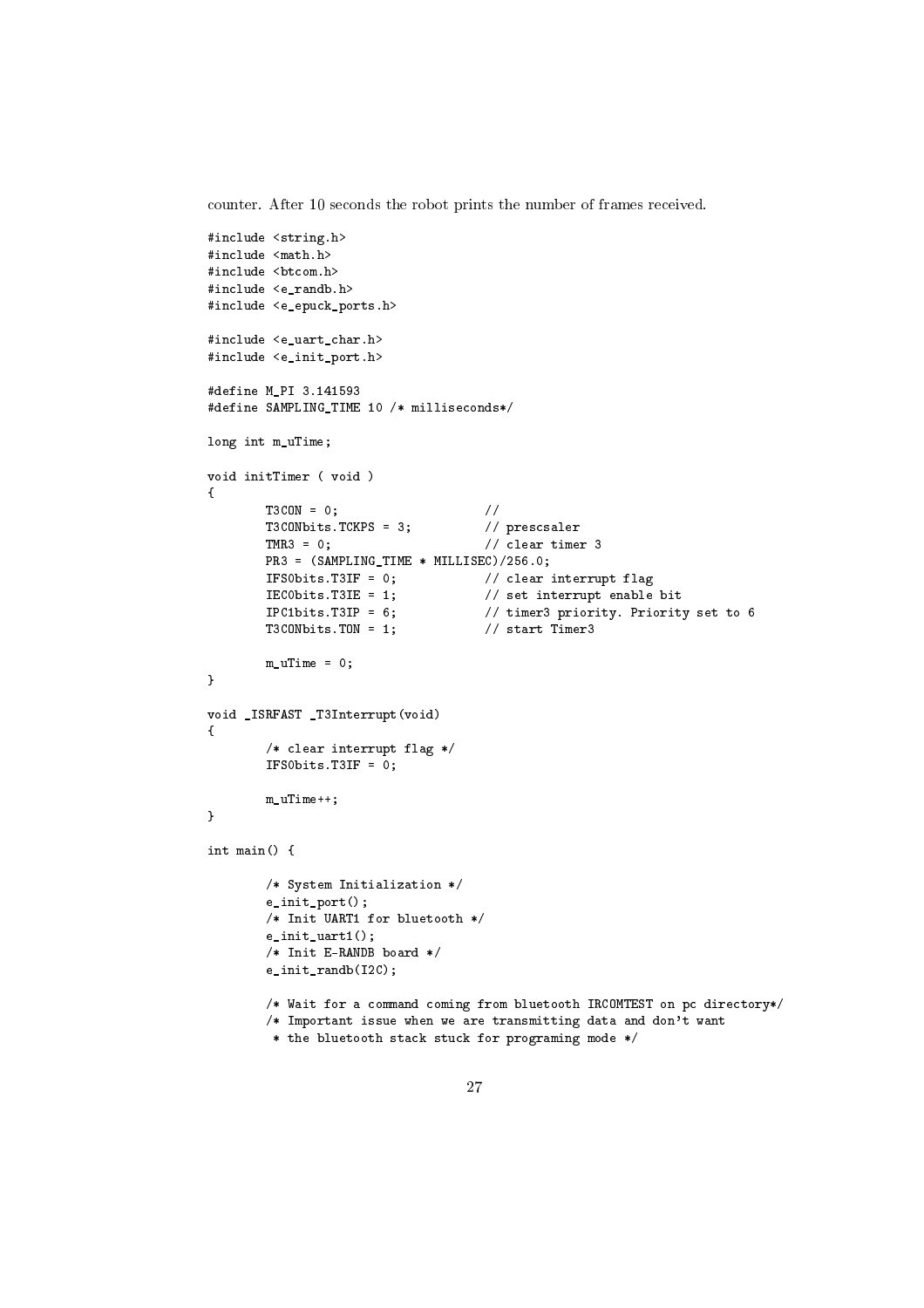```
btcomWaitForCommand('s');
/* Range is tunable by software.
* 0 -> Full Range (1m. approx depending on light conditions )
 * 255 --> No Range (0cm. approx, depending on light conditions */
e_randb_set_range(150);
/* At some point we thought that the board could just take
* data and leave the calculations for the robot.
* At the moment, it is better to allow the board to do the calculations */
e_randb_set_calculation(ON_BOARD);
/* Store light conditions to use them as offset for the calculation
* of the range and bearing */
e_randb_store_light_conditions();
/* Print on the bluetooth */
char tmp2[50];
sprintf(tmp2,"I2C RECEIVER Timing\n");
btcomSendString(tmp2);
/* Init timer to count time */
initTimer();
int counter=0;
while(1)
{
        if((m_uTime%1000)==0)
        {
                sprintf(tmp2,"%d", counter);
                btcomSendString(tmp2);
                btcomSendString("\n");
                counter = 0;}
        /* If something received */
        if(e_randb_get_if_received() != 0)
        \overline{f}/* Get data */
                unsigned int data = e_randb_get_data();
                /* Get bearing */
                double bearing = e_randb_get_bearing();
                /*Get range */
                unsigned int range = e_randb_get_range();
                counter++;
        }
}
return 0;
```
}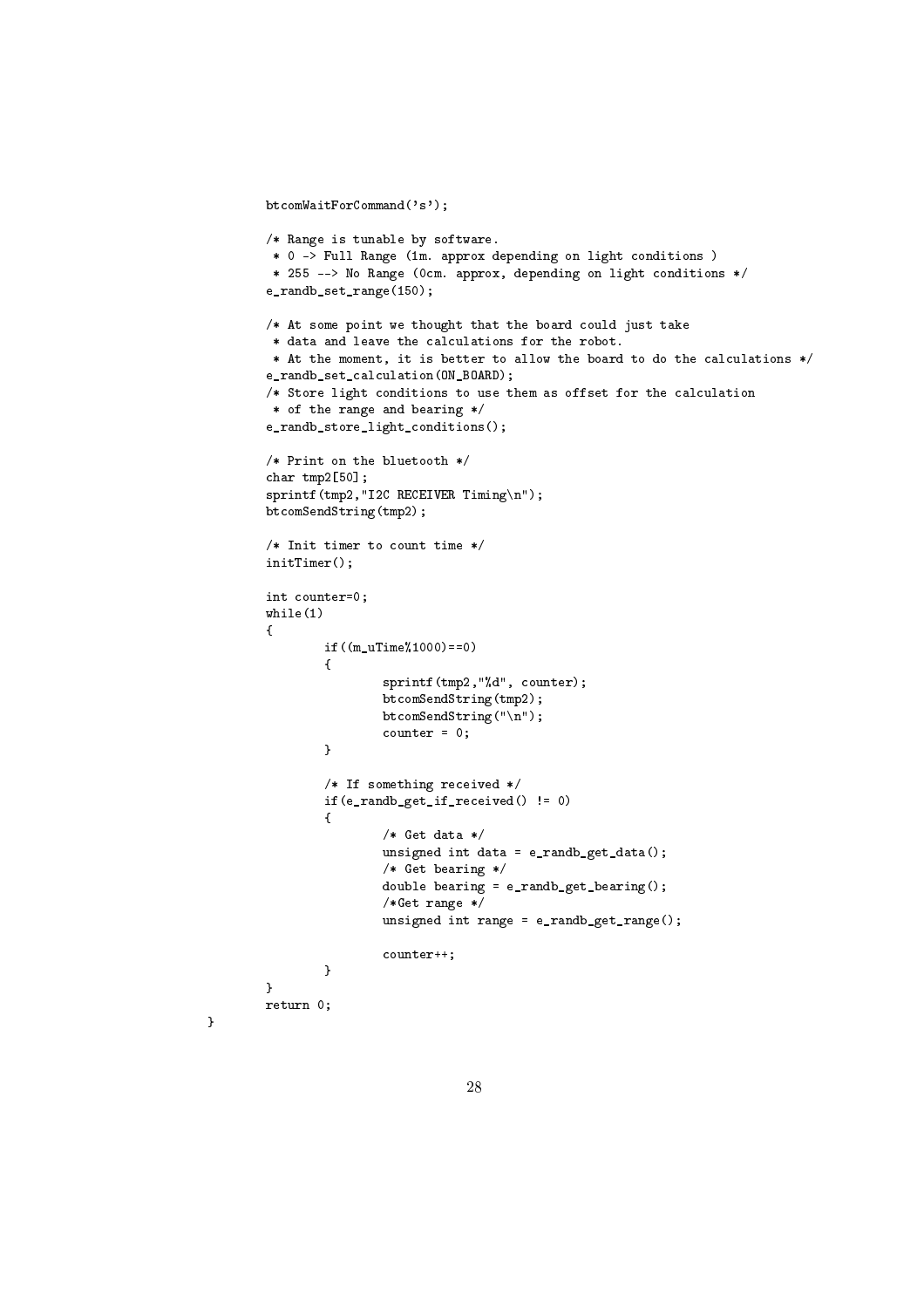#### <span id="page-28-0"></span>6.4.3 Testing

The program testing is solved as in the previous examples.

#### <span id="page-28-1"></span>6.5 UART Frame Rate

This test checks the frame rate achieved when a UART communication is established. We will observe the frame rate achieved with the UART communication is something between 120-130 messages per second. The increase observed with respect to the I2C is because the robot is obtaining the information from the board by means of interruptions and it has not to be asking the board continuously.

#### <span id="page-28-2"></span>6.5.1 UART Frame Rate Receiver

This file is the  $main.c$  of randbReceiverUartTiming directory. This code should be loaded into a robot which will be the receiver robot. The receiver robot is checking for a frame to be received. Once it is received the robot increases a counter. After 10 seconds the robot prints the number of frames received.

```
#include <p30f6014a.h>
#include <stdio.h>
#include <string.h>
#include <math.h>
#include <e_uart_char.h>
#include <e_init_port.h>
#include <e_led.h>
#include <e_randb.h>
#include <e_agenda.h>
#include <e_epuck_ports.h>
#include <btcom.h>
#define SAMPLING_TIME 10 /* milliseconds*/
long int m_uTime;
void initTimer ( void )
{
        T3CON = 0; //
        T3CONbits.TCKPS = 3; \frac{7}{2} // prescsaler<br>TMR3 = 0: \frac{7}{2} // clear time
                                          1/ clear timer 3
        PR3 = (SAMPLING TIME * MILLISEC)/256.0;IFS0bits.T3IF = 0; \frac{1}{2} // clear interrupt flag<br>IEC0bits.T3IE = 1; \frac{1}{2} // set interrupt enable
                                          // set interrupt enable bit
        IPC1bits.T3IP = 6; \frac{1}{2} timer3 priority. Priority set to 6
        T3CONbits.TON = 1; // start Timer3
```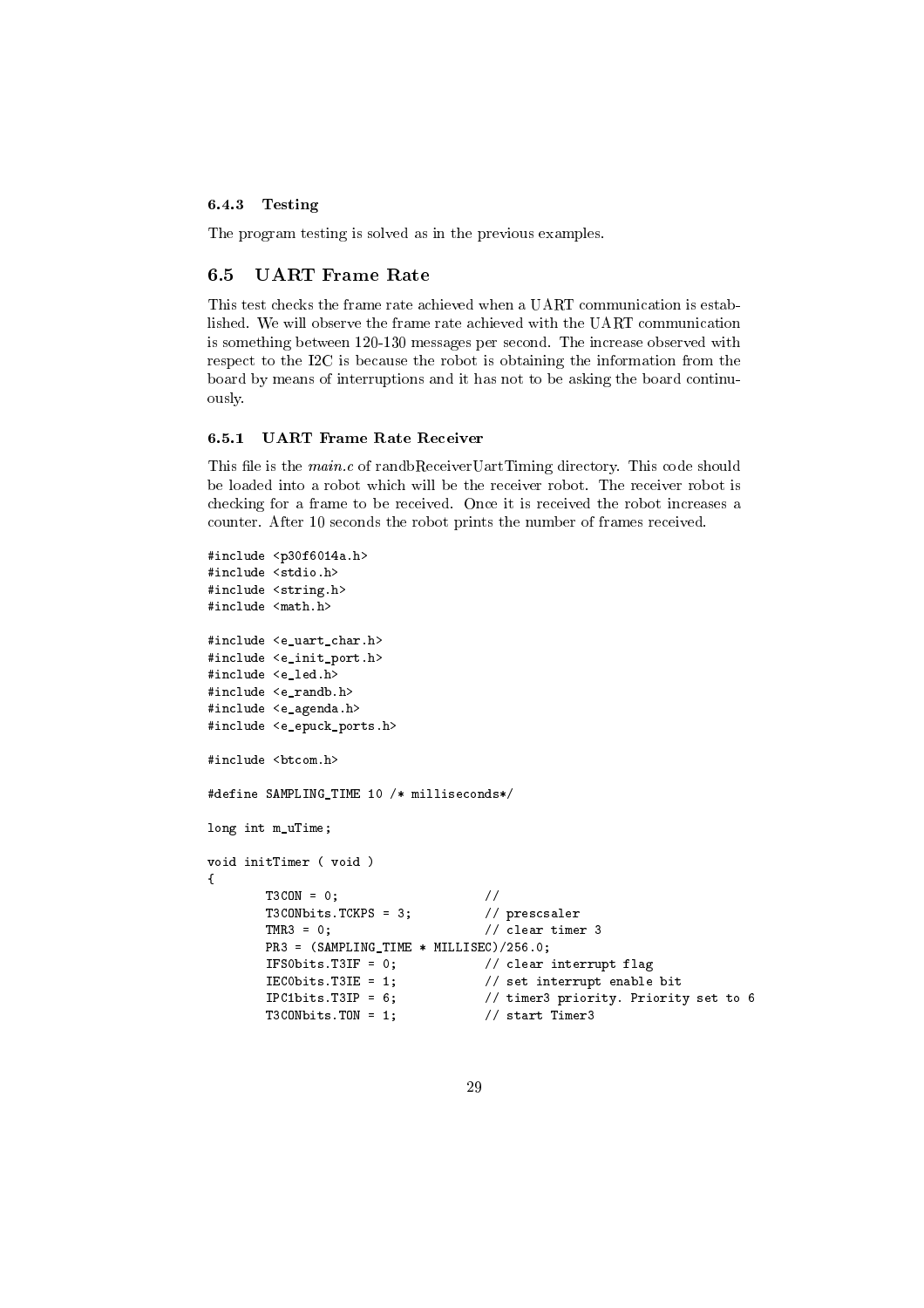```
m uTime = 0;
void _ISRFAST _T3Interrupt(void)
        /* clear interrupt flag */
        IFS0bits.T3IF = 0;
        m_uTime++;
int main() {
        /* System Initialization */
        e_init_port();
        /* Init UART1 for bluetooth */
        e_init_uart1();
        /* Init E-RANDB board */
        e_init_randb(UART);
        /* Wait for a command coming from bluetooth */
        /* Important issue when we are transmitting data and don't want
        * the bluetooth stack stuck for programing mode */
        btcomWaitForCommand('s');
        /* Range is tunable by software.
         * 0 -> Full Range (1m. approx depending on light conditions )
         * 255 --> No Range (0cm. approx, depending on light conditions */
        e_randb_set_range(150);
        /* At some point we thought that the board could just take
         * data and leave the calculations for the robot.
         * At the moment, it is better to allow the board to do the calculations */
        /*e_randb_set_calculation(ON_ROBOT);*/
        e_randb_set_calculation(ON_BOARD);
        /* Store light conditions to use them as offset for the calculation
         * of the range and bearing */
        e_randb_store_light_conditions();
        /* Print on the bluetooth */
        char tmp[50];
        sprintf(tmp,"UART RECEIVER Timing\n");
        btcomSendString(tmp);
        finalDataRegister data;
        initTimer();
        int counter=0;
        while(1)
```
}

{

}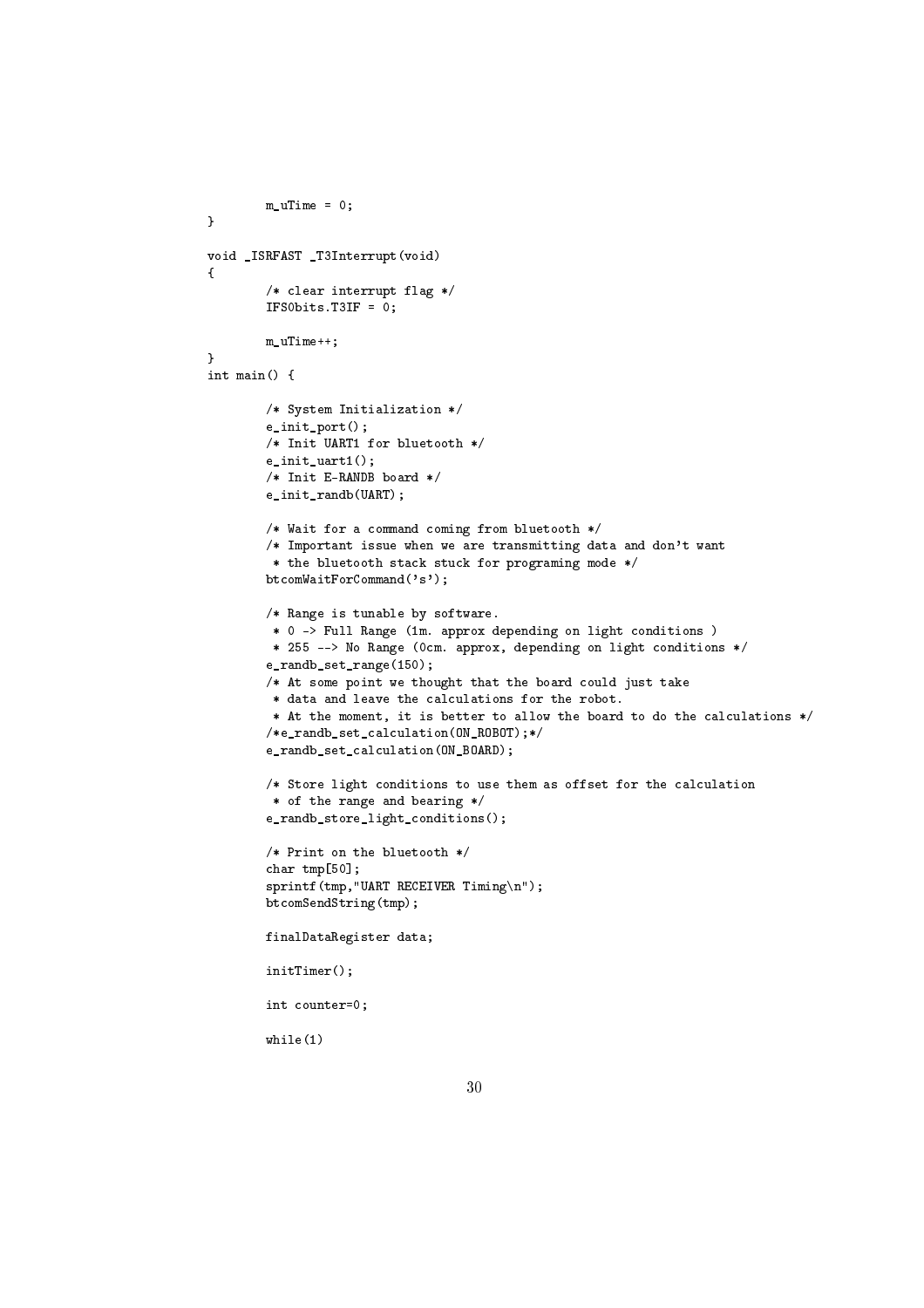```
{
        if((m_uTime%1000)==0)
        {
                sprintf(tmp,"%d", counter);
                btcomSendString(tmp);
                btcomSendString("\n");
                counter = 0;}
        if (e_randb_get_data_uart(&data))
        {
                counter++;
        }
}
return 0;
```
#### <span id="page-30-0"></span>6.5.2 Testing

}

The program testing is solved as in the previous examples. You can load any emitter code on the emitter robot.

## <span id="page-30-1"></span>7 Problems Reported

Different problems with the E-puck Range  $\mathcal B$  Bearing board have been reported by different groups. Please read carefully the following sections.

#### 7.1 IR Proximity interference

Because the E-puck Range  $\mathcal B$  Bearing board communicates through IR there are interferences when the proximity sensors are activated. If you test you examples, you will see that the data of the frames arrive perfectly, because the information is modulated. However, there will be a disruption on the range and bearing calculation. Some people is solving the issue stopping the IR proximity sensors when they are not used.

## 7.2 e-jumper vs. UART Communication

Some groups are detecting problems when working with the  $E$ -puck Range  $\mathcal{C}$ Bearing board and the  $e$ -jumper board is plugged. The problem is because the  $e$ -jumper board is shortcircuting some lines which are used by the  $E$ -puck Range  $\mathscr B$  Bearing board when it is on UART mode. You will be unable to communicate with the E-puck Range  $\mathcal B$  Bearing board if you have PIN1 and PIN4 of the four positions switch (S1) ON at the same time than the  $e\text{-}jumper$  board is plugged. If you put them OFF, things will work. Some groups have reported that even with the S1 change, somes boards are not able to communicate through the